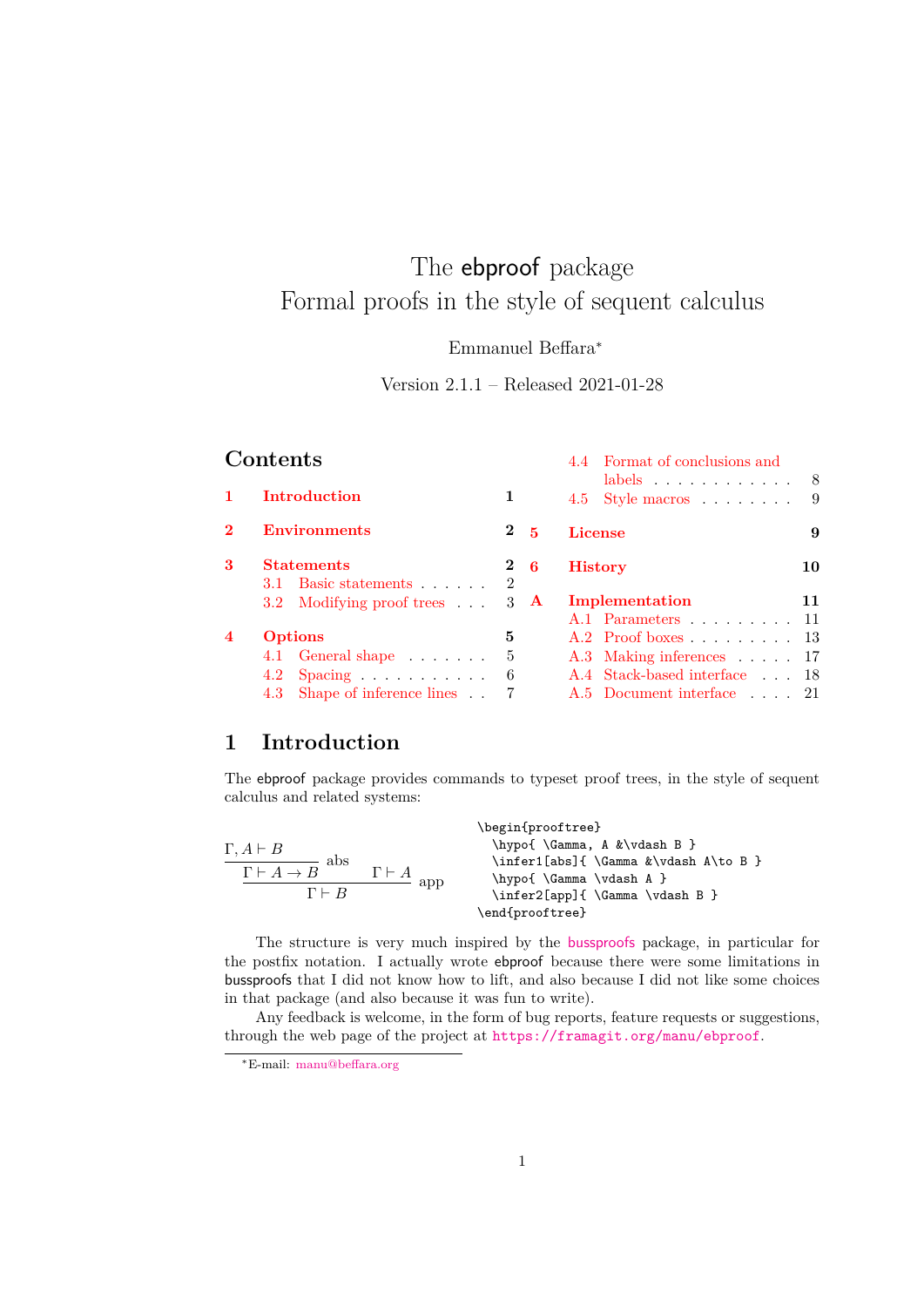## <span id="page-1-0"></span>**2 Environments**

<span id="page-1-3"></span>prooftree prooftree\*  $\begin{cases}[\langle options \rangle] \end{cases}$  $\langle$ statements $\rangle$ \end{prooftree}

The package provides the prooftree environment, in standard and starred variants. This typesets the proof tree described by the  $\langle$ *statements* $\rangle$ , as described in section [3.](#page-1-1) The *(options)* provide default formatting options for the proof tree, available options are described in section [4.](#page-4-0)

Following the conventions of amsmath for alignment environments, the non-starred version produces a proof tree at the current position in the text flow (it can be used in math mode or text mode) while the starred version typesets the proof on a line of its own, like a displayed formula.

| $\vdash B$<br>$\vdash A \vdash B, C$<br>$\vdash A \land B, C$ | $\rightsquigarrow$ | $\vdash A \quad \vdash B$<br>$\vdash A \wedge B$<br>$\vdash A \land B, C$ | \begin{prooftree}<br>\inferO{\vdash A }<br>\hypo{\vdash B } \infer1{ \vdash B, C }<br>\infer2{ \vdash A\wedge B, C }<br>\end{prooftree}<br>\quad \rightsquigarrow \quad<br>\begin{prooftree}<br>\infer0{ \vdash A } \hypo{ \vdash B }<br>\infer2{ \vdash A\wedge B }<br>\infer1{ \vdash A\wedge B, C }<br>\end{prooftree} |
|---------------------------------------------------------------|--------------------|---------------------------------------------------------------------------|---------------------------------------------------------------------------------------------------------------------------------------------------------------------------------------------------------------------------------------------------------------------------------------------------------------------------|
|                                                               |                    |                                                                           | ۱ı                                                                                                                                                                                                                                                                                                                        |

## <span id="page-1-1"></span>**3 Statements**

Statements describe proofs in postfix notation: when typesetting a proof tree whose last rule has, say, two premisses, you will first write statements for the subtree of the first premiss, then statements for the subtree of the second premiss, then a statement like  $\infer2\{\langle conclusion \rangle\}$  to build an inference with these two subtrees as premisses and the given text as conclusion.

Hence statements operate on a stack of proof trees. At the beginning of a prooftree environment, the stack is empty. At the end, it must contain exactly one tree, which is the one that will be printed.

Note that the commands defined in this section only exist right inside prooftree environments. If you have a macro with the same name as one of the statements, for instance \hypo, then this macro will keep its meaning outside prooftree environments as well as inside the arguments of a statement. If you really need to access the statements in another context, you can can always call them by prefixing their names with ebproof, for instance as \ebproofhypo.

## <span id="page-1-2"></span>**3.1 Basic statements**

The basic statements for building proofs are the following, where  $\langle options \rangle$  stands for arbitrary options as described in section [4.](#page-4-0)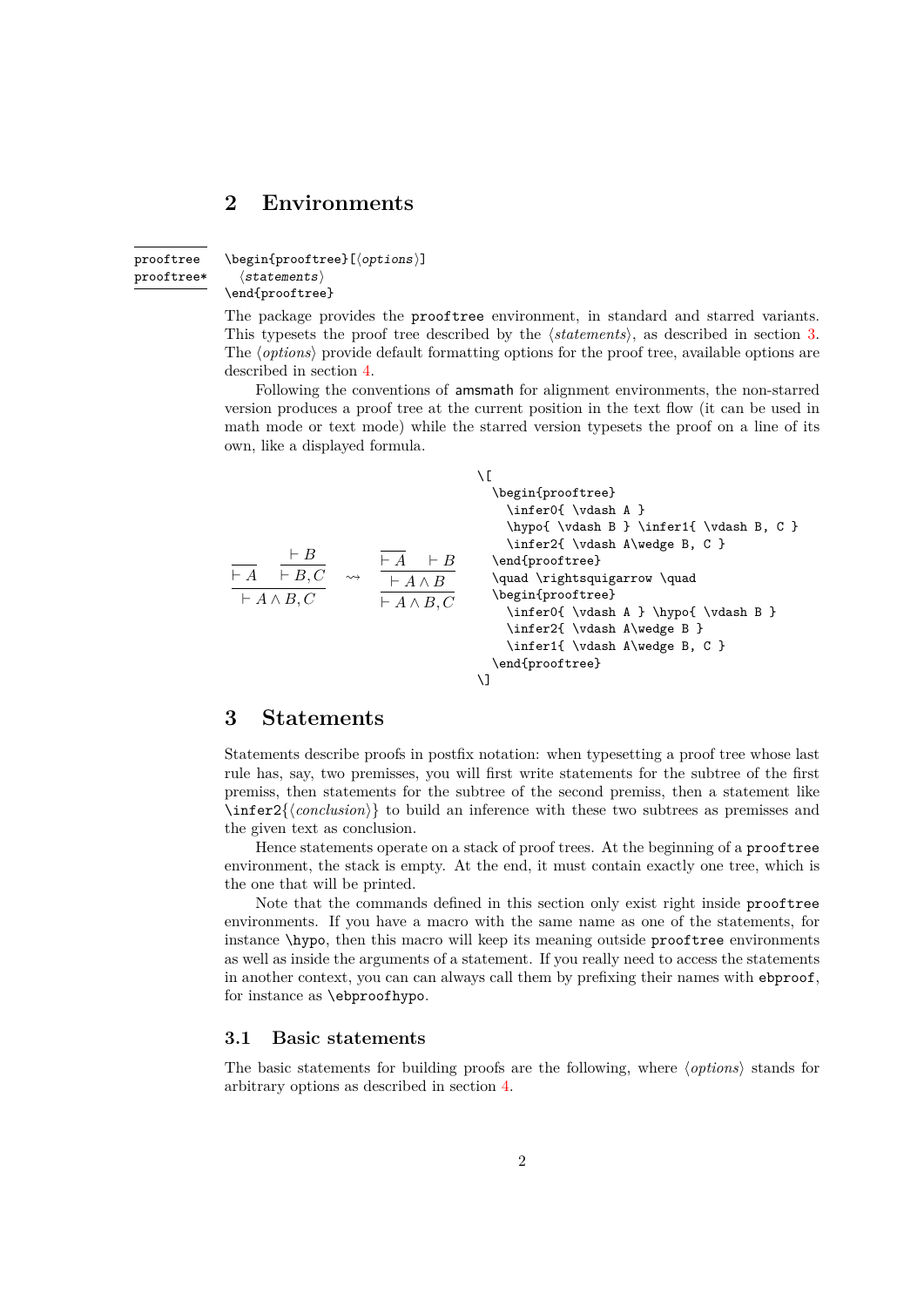#### <span id="page-2-1"></span> $\hbox{\hbox{hypo}}$ [ $\coptions$ ]{ $\text$ } \hypo

The statement \hypo pushes a new proof tree consisting only in one conclusion line, with no premiss and no line above, in other words a tree with only a leaf (\hypo stands for *hypothesis*).

#### <span id="page-2-2"></span> $\in[\langle options\rangle]\langle arity\rangle[\langle label\rangle]\{\langle text\rangle\}$ \infer

The statement \infer builds an inference step by taking some proof trees from the top of the stack, assembling them with a rule joining their conclusions and putting a new conclusion below. The  $\langle$ *arity* $\rangle$  is the number of sub-proofs, it may be any number including 0 (in this case there will be a line above the conclusion but no sub-proof). If  $\langle label \rangle$  is present, it is used as the label on the right of the inference line; it is equivalent to using the right label option.

The  $\langle text \rangle$  in these statements is the contents of the conclusion at the root of the tree that the statements create. It is typeset in math mode by default but any kind of formatting can be used instead, using the **template** option. The *(label)* text is formatted in horizontal text mode by default.

Each proof tree has a vertical axis, used for alignment of successive steps. The position of the axis is deduced from the text of the conclusion at the root of the tree: if  $\langle text \rangle$  contains the alignment character  $\&$  then the axis is set at that position, otherwise the axis is set at the center of the conclusion text. The \infer statement makes sure that the axis of the premiss is at the same position as the axis of the conclusion. If there are several premisses, it places the axis at the center between the left of the leftmost conclusion and the right of the rightmost conclusion:

| $\vdash A, B, C$                | \begin{prooftree}                          |
|---------------------------------|--------------------------------------------|
|                                 | \hypo{ &\vdash A, B, C }                   |
| $A \vdash B, C$                 | \infer1{ A &\vdash B, C }                  |
| $A, B \vdash C$<br>$D \vdash E$ | \infer1{ A, B &\vdash C }                  |
|                                 | \hypo{ D &\vdash E }                       |
| $A, B, D \vdash C, E$           | \infer2{ A, B, D &\vdash C, E }            |
| $A, B \vdash C, D, E$           | \infer1{ A, B &\vdash C, D, E }            |
|                                 | $\infer1\{ A & \vdash vdash B, C, D, E \}$ |
| $A \vdash B, C, D, E$           | \end{prooftree}                            |

#### <span id="page-2-3"></span>\ellipsis{ $\langle$ label}}{ $\langle$ text}} \ellipsis

The statement \ellipsis typesets vertical dots, with a label on the right, and a new conclusion. No inference lines are inserted.

| $\Gamma \vdash A$     | \begin{prooftree}                                                 |
|-----------------------|-------------------------------------------------------------------|
| $\therefore$ foo      | \hypo{\Gamma &\vdash A }<br>\ellipsis{foo}{ \Gamma &\vdash A, B } |
| $\Gamma \vdash A . B$ | \end{prooftree}                                                   |

## <span id="page-2-0"></span>**3.2 Modifying proof trees**

The following additional statements may be used to affect the format of the last proof tree on the stack.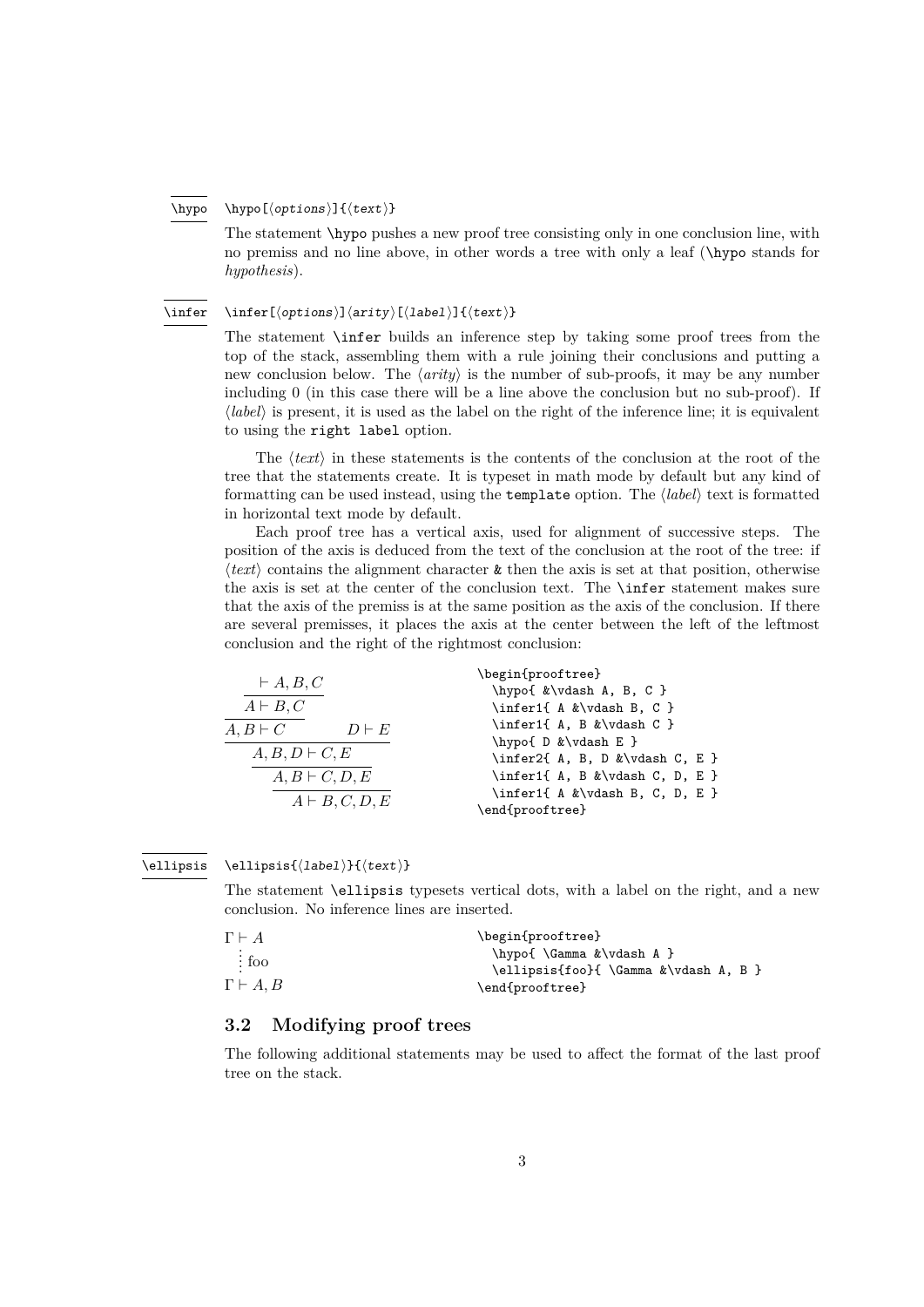#### <span id="page-3-0"></span> $\text{code}}$ \rewrite

The statement \rewrite is used to modify the proof of the stack while preserving its size and alignment. The  $\langle code \rangle$  is typeset in horizontal mode, with the following control sequences defined:

- \treebox is a box register that contains the original material,
- $\text{temperature}$  expands as the position of a given mark with respect to the left of the box.

A simple use of this statement is to change the color of a proof tree:

| $\Gamma, A \vdash B$<br>abs<br>$\Gamma\vdash A\to B$<br>$\Gamma \vdash B$ | $\Gamma \vdash A$<br>app | \begin{prooftree}<br>\hypo{\Gamma, A &\vdash B }<br>\infer1[abs]{ \Gamma &\vdash A\to B }<br>\rewrite{\color{red}\box\treebox}<br>\hypo{\Gamma\vdash A }<br>\infer2[app]{ \Gamma \vdash B } |
|---------------------------------------------------------------------------|--------------------------|---------------------------------------------------------------------------------------------------------------------------------------------------------------------------------------------|
|                                                                           |                          | \end{prooftree}                                                                                                                                                                             |

Note the absence of spaces inside the call to \rewrite, because spaces would affect the position of the tree box. Note also that explicit use of \treebox is required to actually draw the subtree. Not using it will effectively not render the subtree, while still reserving its space in the enclosing tree:

Γ ` *A* app Γ ` *B* \begin{prooftree} \hypo{ \Gamma, A &\vdash B } \infer1[abs]{ \Gamma &\vdash A\to B } \rewrite{} \hypo{ \Gamma \vdash A } \infer2[app]{ \Gamma \vdash B } \end{prooftree}

This kind of manipulation is useful for instance in conjunction with the beamer package to allow revealing subtrees of a proof tree progressively in successive slides of a given frame.

#### <span id="page-3-1"></span> $\delta{\left\langle left\right\rangle}$ \delims

The statement \delims puts left and right delimiters around the whole sub-proof, without changing the alignment (the spacing is affected by the delimiters, however). The  $\langle left \rangle$ text must contain an opening occurrence of  $\left\{ \right.$  text must contain a matching occurrence of \right. For instance, \delims{\left(}{\right)} will put the sub-proof between parentheses.

$$
\begin{array}{c}\n\begin{array}{c}\n\begin{array}{c}\n\begin{array}{c}\n\begin{array}{c}\n\begin{array}{c}\n\begin{array}{c}\n\begin{array}{c}\n\end{array} & \begin{array}{c}\n\end{array} & \begin{array}{c}\n\end{array} & \begin{array}{c}\n\end{array} & \begin{array}{c}\n\end{array} & \begin{array}{c}\n\end{array} & \begin{array}{c}\n\end{array} & \begin{array}{c}\n\end{array} & \begin{array}{c}\n\end{array} & \begin{array}{c}\n\end{array} & \begin{array}{c}\n\end{array} & \begin{array}{c}\n\end{array} & \begin{array}{c}\n\end{array} & \begin{array}{c}\n\end{array} & \begin{array}{c}\n\end{array} & \begin{array}{c}\n\end{array} & \begin{array}{c}\n\end{array} & \begin{array}{c}\n\end{array} & \begin{array}{c}\n\end{array} & \begin{array}{c}\n\end{array} & \begin{array}{c}\n\end{array} & \begin{array}{c}\n\end{array} & \begin{array}{c}\n\end{array} & \begin{array}{c}\n\end{array} & \begin{array}{c}\n\end{array} & \begin{array}{c}\n\end{array} & \begin{array}{c}\n\end{array} & \begin{array}{c}\n\end{array} & \begin{array}{c}\n\end{array} & \begin{array}{c}\n\end{array} & \begin{array}{c}\n\end{array} & \begin{array}{c}\n\end{array} & \begin{array}{c}\n\end{array} & \begin{array}{c}\n\end{array} & \begin{array}{c}\n\end{array} & \begin{array}{c}\n\end{array} & \begin{array}{c}\n\end{array} & \begin{array}{c}\n\end{array} & \begin{array}{c}\n\end{array} & \begin{array}{c}\n\end{array} & \begin{array}{c}\n\end{array} & \begin{array}{c}\n\end{array} & \begin{array}{c}\n\end{array} & \begin{array}{c}\n\end{array} &
$$

#### <span id="page-3-2"></span>\overlay \overlay

The statement \overlay combines the last two proofs on the stack into a single one, so that their conclusions are placed at the same point.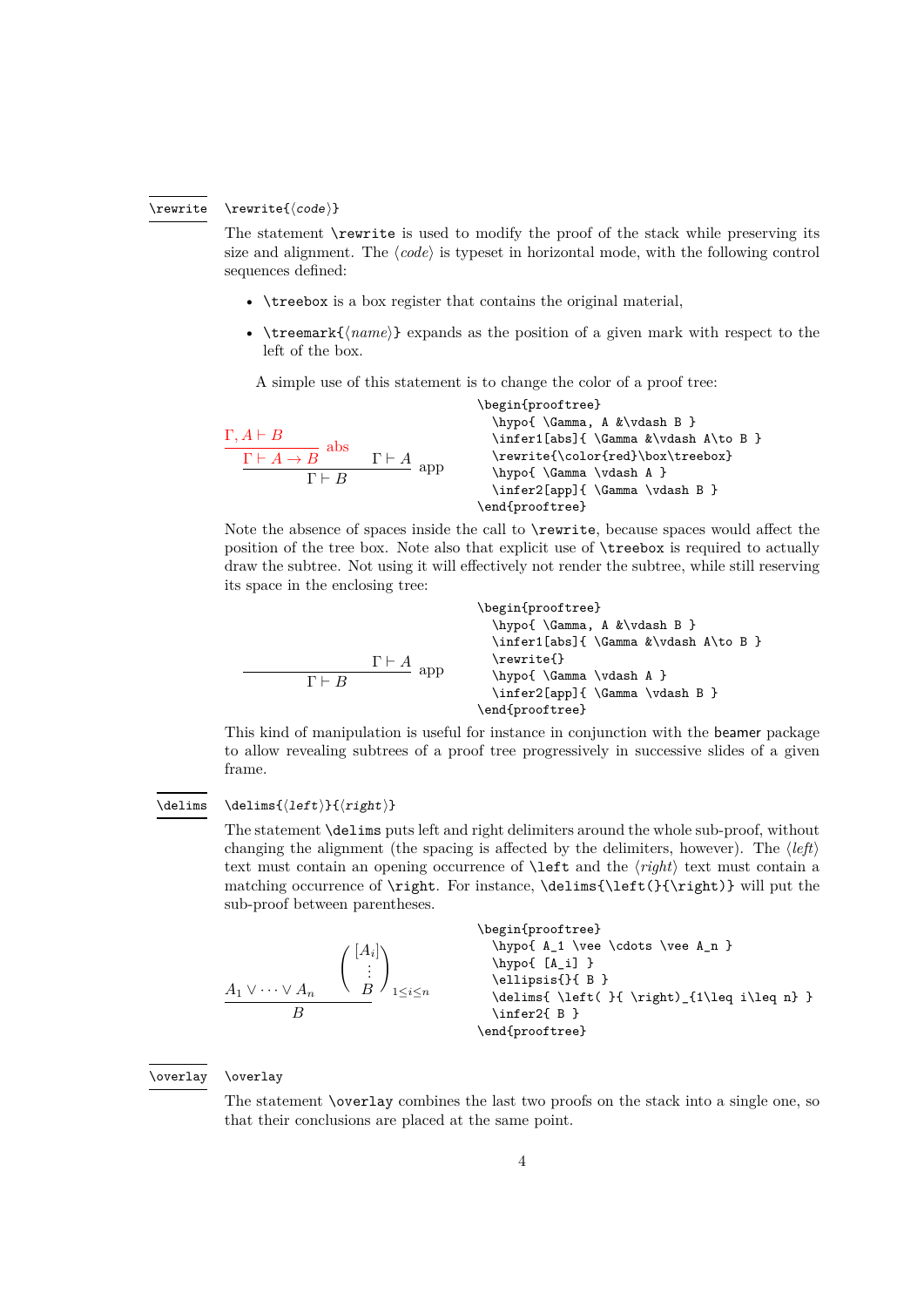```
Z
      E
           F G
             H
          I
    A B
      C D
          D J
          K
                                 \begin{prooftree}
                                   \hypo{Z}
                                   \hypo{A} \hypo{B} \infer2{C} \hypo{D} \infer2{D}
                                     \rewrite{\color{blue}\box\treebox}
                                   \hypo{E} \hypo{F} \hypo{G} \infer2{H} \infer2{I}
                                     \rewrite{\color{red}\box\treebox}
                                   \overlay \hypo{J} \infer3{K}
                                 \end{prooftree}
```
The primary use of this feature is for building animated presentations where a subtree in a proof has to be modified without affecting the general alignment of the surrounding proof. For instance, the example above could be used in Beamer to build successive slides in a given frame with two different subtrees:

```
\begin{prooftree}
  \hypo{Z}
  \hypo{A} \hypo{B} \infer2{C} \hypo{D} \infer2{D}
    \only<2>{\rewrite{}} % erases this version on slide 2
  \hypo{E} \hypo{F} \hypo{G} \infer2{H} \infer2{I}
    \only<1>{\rewrite{}} % erases this version on slide 1
  \overlay \hypo{J} \infer3{K}
\end{prooftree}
```
## <span id="page-4-0"></span>**4 Options**

The formatting of trees, conclusion texts and inference rules is affected by options, specified using the LATEX3 key-value system. All options are in the ebproof module in the key tree. They can be set locally for a proof tree or for a single statement using optional arguments in the associated commands.

#### <span id="page-4-2"></span> $\verb|\ebproofset{|\noptions|}$ \ebproofset

\set

The statement \ebproofset is used to set some options. When used inside a prooftree environment, it can written \set. The options will apply in the current scope; using this in preamble will effectively set options globally. Specific options may also be specified for each proof tree and for each statement in a proof tree, using optional arguments.

## <span id="page-4-1"></span>**4.1 General shape**

The options in this section only make sense at the global level and at the proof level. Changing the proof style inside a proof environment has undefined behaviour.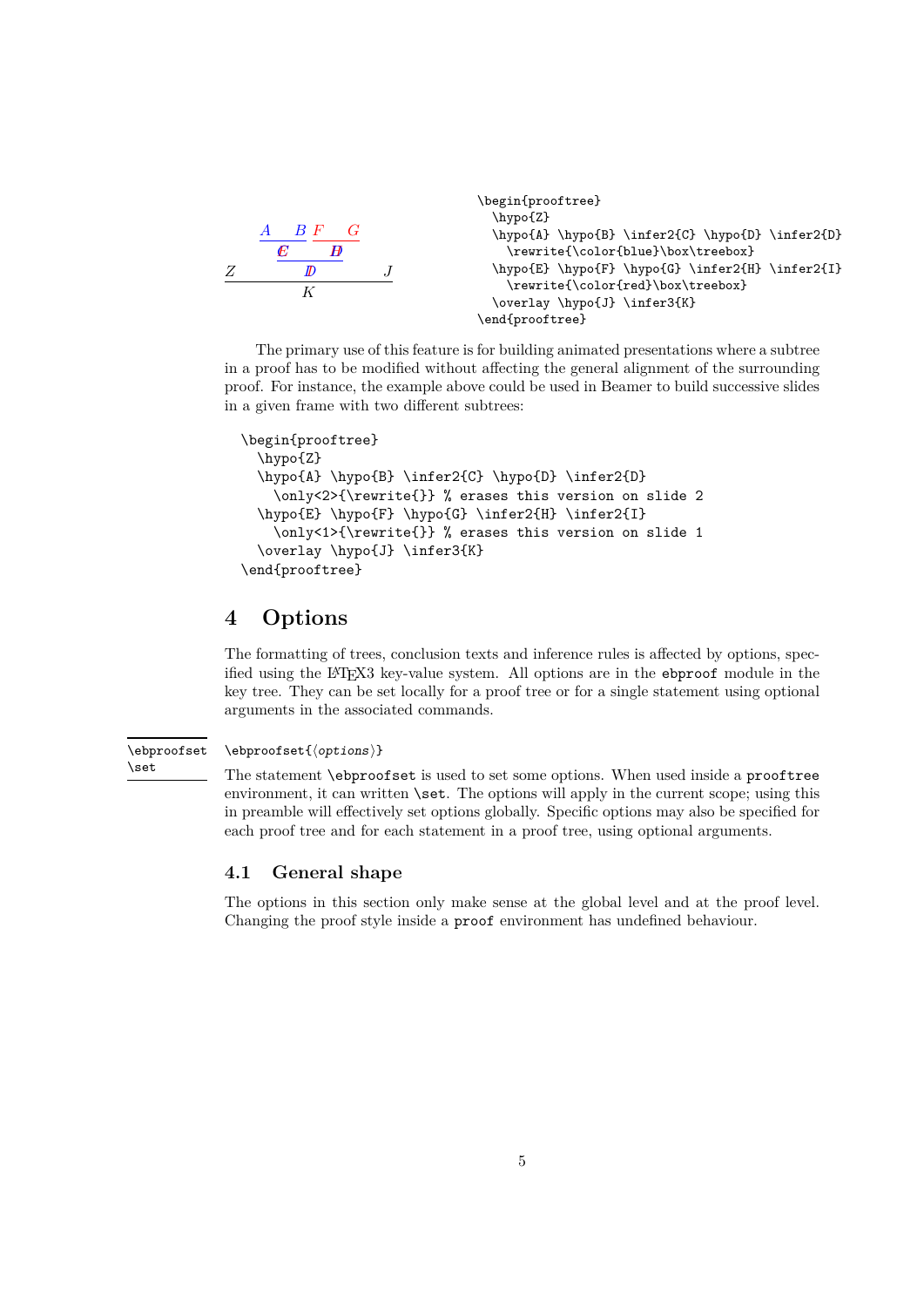#### The option proof style sets the general shape for representing proofs. The following styles are provided: proof␣style

**upwards** This is the default style. Proof trees grow upwards, with conclusions below and premisses above.

**downwards** Proof trees grow downwards, with conclusions above and premisses below.

$$
\begin{array}{c}\n\text{begin} \begin{array}{c}\n\text{begin} \text{array} \end{array} \end{array} \begin{array}{c}\n\text{begin} \text{array} \end{array} \end{array} \begin{array}{c}\n\text{begin} \text{array} \end{array} \end{array} \begin{array}{c}\n\text{begin} \text{array} \end{array} \end{array} \begin{array}{c}\n\text{begin} \text{array} \end{array} \end{array} \begin{array}{c}\n\text{begin} \text{array} \end{array} \end{array} \begin{array}{c}\n\text{begin} \text{array} \end{array} \end{array} \begin{array}{c}\n\text{begin} \text{array} \end{array} \end{array} \begin{array}{c}\n\text{begin} \text{array} \end{array} \end{array} \begin{array}{c}\n\text{begin} \text{array} \end{array} \end{array} \begin{array}{c}\n\text{begin} \text{array} \end{array} \end{array} \begin{array}{c}\n\text{begin} \text{array} \end{array} \end{array} \begin{array}{c}\n\text{begin} \text{array} \end{array} \end{array} \begin{array}{c}\n\text{begin} \text{array} \end{array} \end{array} \begin{array}{c}\n\text{begin} \text{array} \end{array} \end{array} \begin{array}{c}\n\text{begin} \text{array} \end{array} \end{array} \begin{array}{c}\n\text{begin} \text{array} \end{array} \end{array} \begin{array}{c}\n\text{begin} \text{array} \end{array} \end{array} \begin{array}{c}\n\text{begin} \text{array} \end{array} \end{array} \begin{array}{\text{begin} \text{array} \end{array} \end{array} \begin{array}{c}\n\text{begin} \text{array} \end{array} \end{array} \begin{array}{c}\n\text{begin} \text{array} \end{array} \end{array} \begin{array}{c}\n\text{array} \end{array} \begin{array}{c}\n\text{array} \end{array} \end{array} \begin{array}{\text{begin} \text{array} \end{array} \begin{array}{c}\n\text{array} \end{array} \begin{array}{c}\n\text{array} \end{array} \end{array} \begin{array}{\text{array} \end{array} \begin{array}{\text{array} \end{array} \begin
$$

In the optional argument of prooftree environments, proof styles can be specified directly, without prefixing the name by "proof style=". For instance, the first line of the example above could be written \begin{prooftree} equivalently.

\begin{prooftree}[center=false]

The option center toggles vertical centering of typeset proofs. If set to true, the tree produced by the prooftree environment will be vertically centered around the text line. If set to false, the base line of the tree will be the base line of the conclusion. The default value is true. center

|  |                                              | $\inferO{ A \vdash a }$          |
|--|----------------------------------------------|----------------------------------|
|  |                                              | \end{prooftree}                  |
|  | $\Gamma, A \vdash B$                         | \qquad                           |
|  | $A \vdash A$ $\Gamma \vdash A \rightarrow B$ | \begin{prooftree}[center=false]  |
|  |                                              | \hypo{\Gamma, A \vdash B }       |
|  |                                              | \infer1{ \Gamma \vdash A \to B } |
|  |                                              | \end{prooftree}                  |

## <span id="page-5-0"></span>**4.2 Spacing**

Horizontal separation between sub-proofs in an inference is defined by the option separation. The default value is 1.5em. separation

|     |              |   | \begin{prooftree}[separation=0.5em]             |
|-----|--------------|---|-------------------------------------------------|
| A B | $D$ $E$ $F$  |   | $hypo{ A } hypo{ B } \in P2{ C }$               |
|     | <sup>1</sup> | H | $\hypo{ D } \hypo{ E } \hypo{ F } \infer3{ G }$ |
|     |              |   | $\h$ ypo{ H } $\infer[separation=3em]3{ K}$     |
|     |              |   | \end{prooftree}                                 |

The spacing above and below inference lines is defined by the option rule margin. The default value is 0.7ex.  $\texttt{rule\_margin}$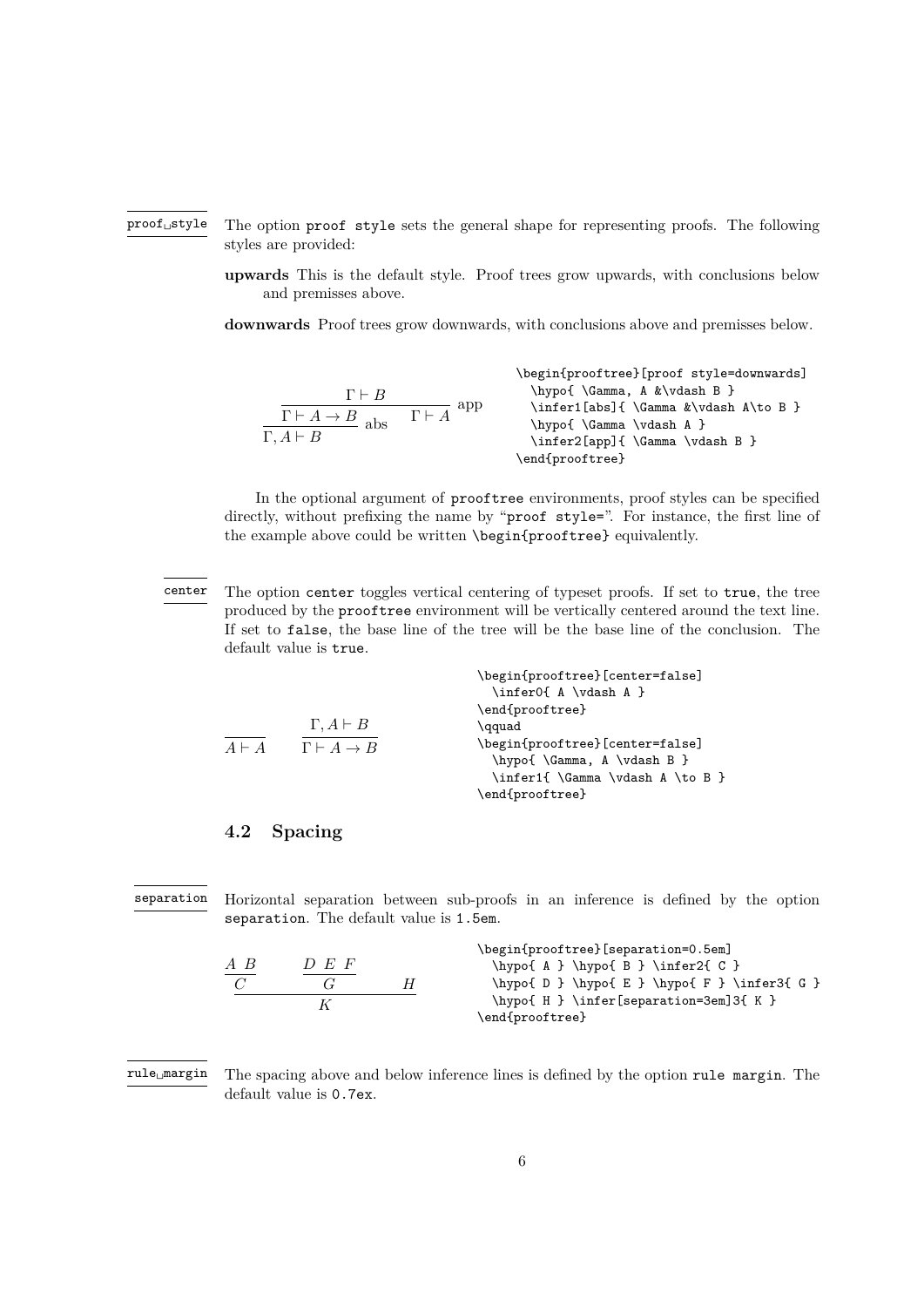Γ*, A* ` *B* abs Γ ` *A* → *B* Γ ` *A* app Γ ` *B* \begin{prooftree}[rule margin=2ex] \hypo{ \Gamma, A &\vdash B } \infer1[abs]{ \Gamma &\vdash A\to B } \hypo{ \Gamma \vdash A } \infer2[app]{ \Gamma \vdash B } \end{prooftree}

## <span id="page-6-0"></span>**4.3 Shape of inference lines**

rule␣style

The shape of inference lines is set by the option rule style. The following values are provided:

| simple  | a simple line (this is the default style)          |
|---------|----------------------------------------------------|
| no rule | no rule, only a single space of length rule margin |
| double  | a double line                                      |
| dashed  | a single dashed line                               |

The precise rendering is influenced by parameters specified below. Arbitrary new shapes can defined using the \ebproofnewrulestyle command described in section [4.5,](#page-8-0) using rule code option described below.

In the optional argument of the **\infer** statement, rule styles can be specified directly, without prefixing the style name by "rule style=". For instance, \infer[dashed] is equivalent to \infer[rule style=dashed].

|                                                                       | \begin{prooftree}                                                           |
|-----------------------------------------------------------------------|-----------------------------------------------------------------------------|
|                                                                       | \hypo{\Gamma &\vdash A \to B }                                              |
| $\Delta \vdash A$                                                     | \infer[no rule]1{ \Gamma &\vdash {!A} \multimap B }                         |
| $\Delta \vdash !A$<br>$B \vdash B$<br>$\Gamma \vdash A \rightarrow B$ | \hypo{\Delta &\vdash A }                                                    |
| $\Gamma \vdash !A \multimap B \quad \Delta, !A \multimap B \vdash B$  | \infer[rule thickness=2pt]1{ \Delta &\vdash {!A} }<br>\infer0{ B \vdash B } |
| $\Gamma, \Delta \vdash B$                                             | \infer[dashed]2{ \Delta, {!A}\multimap B \vdash B }                         |
| $\Gamma \cup \Delta \vdash B$                                         | \infer2{\Gamma,\Delta &\vdash B }                                           |
|                                                                       | \infer[double]1{ \Gamma \cup \Delta &\vdash B }                             |
|                                                                       | \end{prooftree}                                                             |

The thickness of inference lines is defined by option rule thickness, it is 0.4pt by default. The distance between the two lines in the double rule style is defined by the rule separation option. It is 2pt by default.  $rule_{\sqcup}$ thickness  $rule\_separation$ 

For dashed rules, the length of dashes is defined by the option rule dash length and the space between dashes is defined by the option rule dash space. The default values are 0.2em and 0.3em respectively. rule␣dash␣length rule␣dash␣space

Arbitrary rule shapes can be optained using the rule code option. The argument is code is used to render the rule, it is executed in vertical mode in a \vbox whose \hsize is set to the width of the rule. Margins above and below are inserted automatically (they can be removed by setting rule margin to 0pt). rule␣code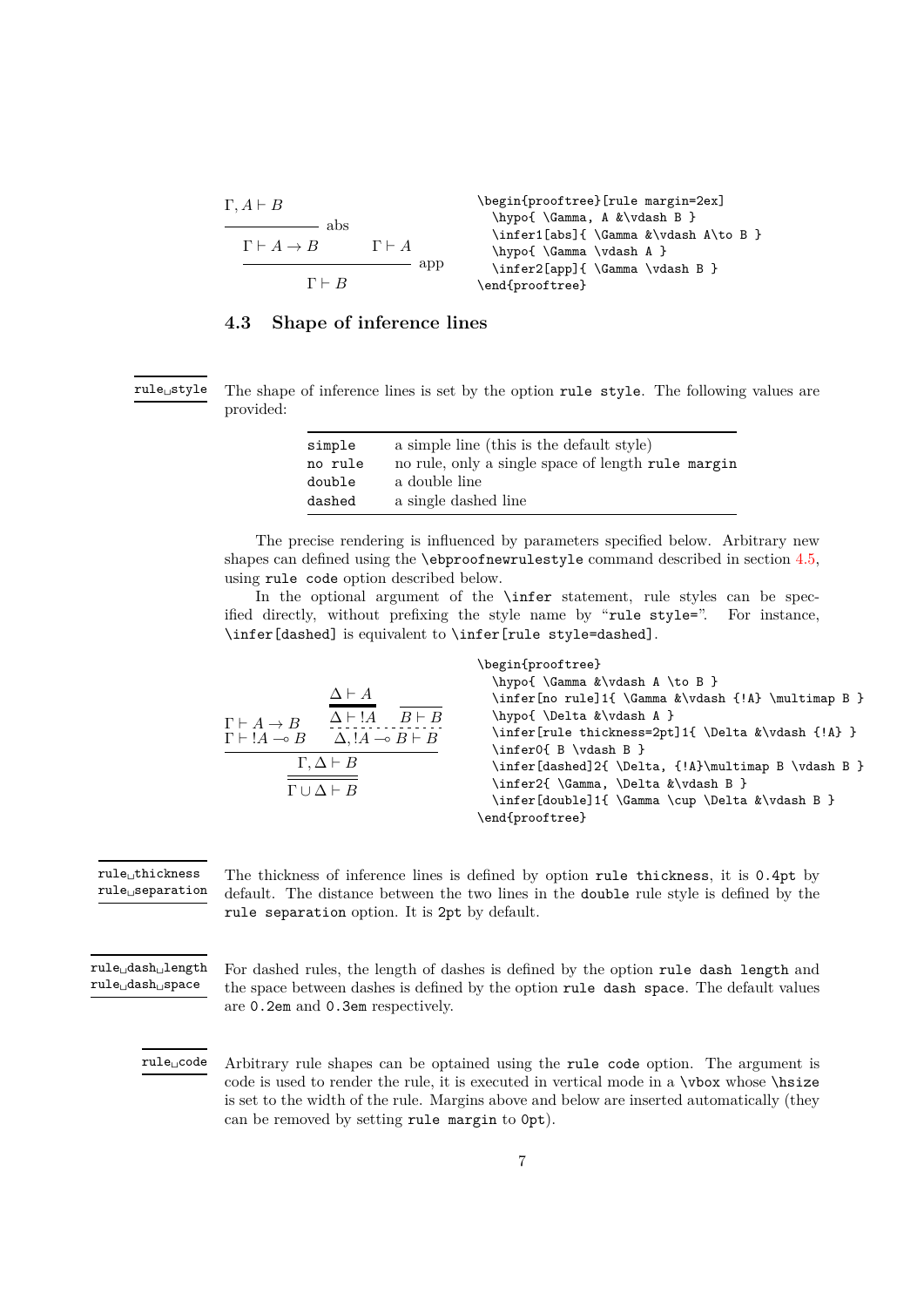$$
\begin{array}{c}\n\begin{array}{c}\n\begin{array}{c}\n\begin{array}{c}\n\begin{array}{c}\n\begin{array}{c}\n\begin{array}{c}\n\begin{array}{c}\n\begin{array}{c}\n\begin{array}{c}\n\begin{array}{c}\n\begin{array}{c}\n\begin{array}{c}\n\begin{array}{c}\n\begin{array}{c}\n\begin{array}{c}\n\begin{array}{c}\n\begin{array}{c}\n\begin{array}{c}\n\begin{array}{c}\n\begin{array}{c}\n\begin{array}{c}\n\begin{array}{c}\n\begin{array}{c}\n\begin{array}{c}\n\begin{array}{c}\n\begin{array}{c}\n\begin{array}{c}\n\begin{array}{c}\n\begin{array}{c}\n\begin{array}{c}\n\begin{array}{c}\n\begin{array}{c}\n\begin{array}{c}\n\begin{array}{c}\n\begin{array}{c}\n\begin{array}{c}\n\begin{array}{c}\n\hline\n\end{array}\n\end{array}\n\end{array}\n\end{array}\n\end{array}\n\end{array}\n\end{array}\n\end{array}\n\end{array}\n\end{array}\n\end{array}\n\end{array}\n\end{array}\n\end{array}\n\end{array}\n\end{array}\n\end{array}\n\end{array}\n\end{array}\n\end{array}\n\end{array}\n\end{array}\n\end{array}\n\end{array}\n\end{array}\n\end{array}\n\end{array}\n\end{array}\n\end{array}\n\end{array}\n\end{array}\n\end{array}\n\end{array}\n\end{array}\n\end{array}\n\end{array}\n\end{array}\n\end{array}\n\end{array}\n\end{array}\n\end{array}\n\end{array}\n\begin{array}{c}\n\begin{array}{c}\n\begin{array}{c}\n\begin{array}{c}\n\begin{array}{c}\n\hline\n\text{if $\mathop{\\n\end{array}\n\end{array}\n\end{array}\n\end{array}\n\end{array}\n\end{array}\n\end{array}\n\end{array}\n\end{array}\n\end{array}\n\end{array}\n\end{array}\n\end{array}\n\end{array}\n\end{array}\n\begin{array}{c}\n\begin{array}{c}\n\begin{array}{c}\n\hline\n\text{if $\mathop{\\n\end{array}\n\end{array}\n\end{array}
$$

Note that this example requires the tikz package, with the decorations.pathmorphing library for the snake decoration.

## <span id="page-7-0"></span>**4.4 Format of conclusions and labels**

template  $\mathtt{left\_template}$  $right<sub>u</sub>$ template

The format of text in inferences is defined by templates. The option template is used for text with no alignment mark, the options left template and right template are used for the left and right side of the alignment mark when it is present. The value of these options is arbitrary TEX code, composed in horizontal mode. The macro \inserttext is used to insert the actual text passed to the \hypo and \infer statements. The default value for template is simply \$\inserttext\$, so that conclusions are set in math mode. The default values for left template and right template are similar, with spacing assuming that a relation symbol is put near the alignment mark, so that \infer1{A &\vdash B} is spaced correctly.

|                    | \begin{prooftree}[template=(\textbf\inserttext)] |
|--------------------|--------------------------------------------------|
| bar)               | $\hbox{\tt hypo{}$ foo }                         |
|                    | \hypo{ bar }                                     |
| $($ foo $)$<br>baz | \infer1{ baz }                                   |
| $($ quux $)$       | \infer2{ quux }                                  |
|                    | \end{prooftree}                                  |



The text to use as the labels of the rules, on the left and on the right of the inference line, is defined by the options left label and right label. Using the second optional argument in \infer is equivalent to setting the right label option with the value of that argument.

|                                                      |                  | \begin{prooftree}                             |  |
|------------------------------------------------------|------------------|-----------------------------------------------|--|
|                                                      |                  | $\hbox{\hbox{Gamma}, A &\vdash x B}$          |  |
| $\lambda \frac{\Gamma, A \vdash B}{\sqrt{A}}$<br>abs |                  | \infer[left label=\$\lambda\$]1[abs]          |  |
| $Q \Gamma \vdash A \to B$                            | $\Gamma\vdash A$ | { $\Gamma \ \$ \Gamma & \vdash A \to B }      |  |
| $\Gamma \vdash R$                                    | app              | \hypo{\Gamma\vdash A }                        |  |
|                                                      |                  | \infer[left label=@]2[app]{ \Gamma \vdash B } |  |
|                                                      |                  | \end{prooftree}                               |  |

left␣label␣template right␣label␣template

Similarly to conclusions, labels are formatted according to templates. The code is arbitrary TEX code, composed in horizontal mode, where the macro \inserttext can be used to insert the actual label text. The default values are simply \inserttext so that labels are set in plain text mode.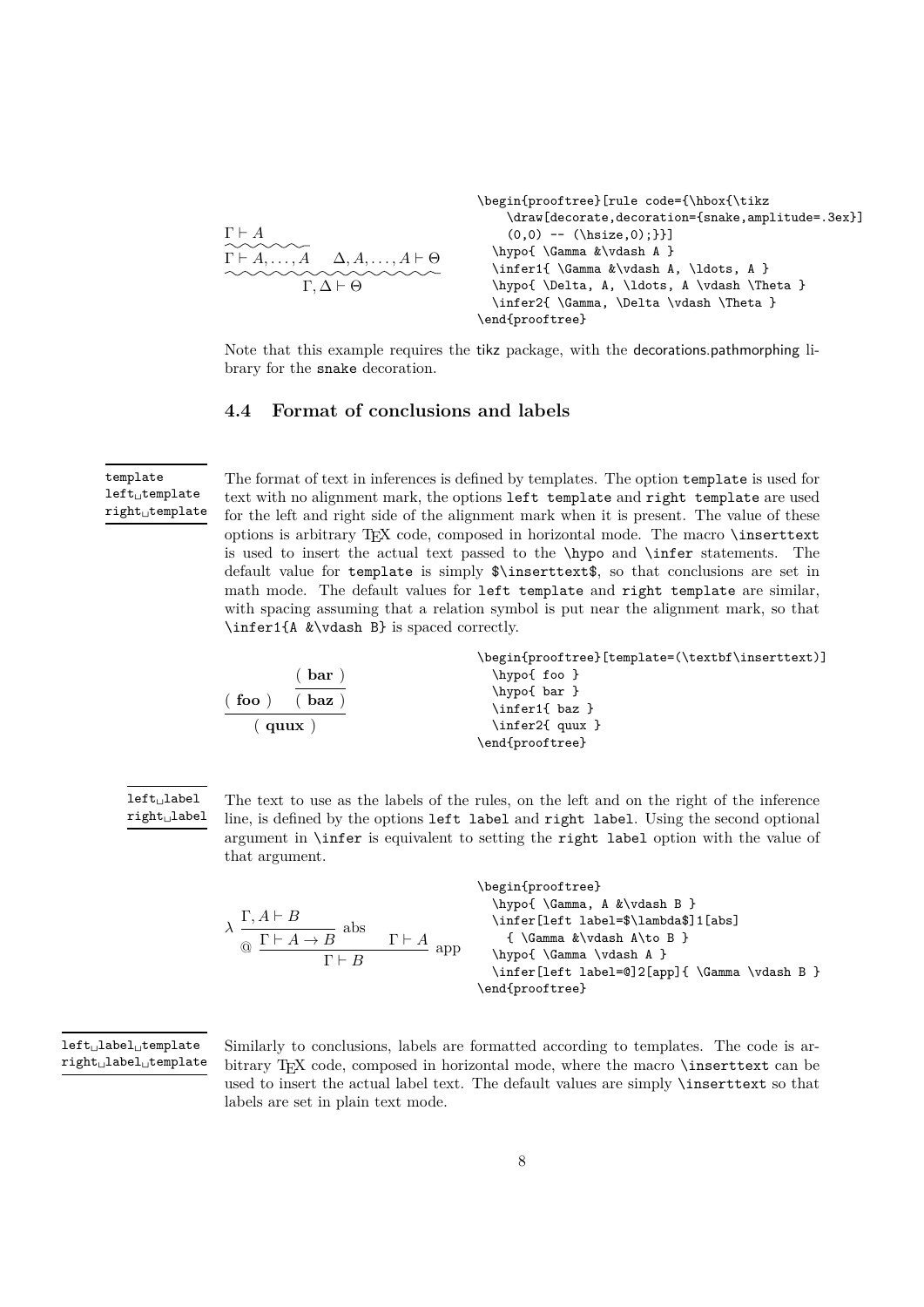${\tt label}_\sqcup {\tt separation}$ 

The spacing between an inference line and its labels is defined by the option label separation, the default value is 0.5em. The height of the horizontal axis used for aligning the labels with the rules is defined by the option label axis, the default value is 0.5ex.

## <span id="page-8-0"></span>**4.5 Style macros**

The following commands allow for the definition of custom styles using the basic style options, in a way similar to PGF's "styles" and LATEX3's "meta-keys". This allows setting a bunch of options with the same values in many proofs using a single definition.

<span id="page-8-3"></span>\ebproofnewstyle

#### $\begin{equation*} {\boldsymbol{\Theta}} {\boldsymbol{\Theta}} \end{equation*}$

The statement **\ebproofnewstyle** defines a new style option with some  $\langle name \rangle$  that sets a given set of  $\langle options \rangle$ .

For instance, the following code defines a new option small that sets various parameters so that proofs are rendered smaller.

| $\Gamma, A \vdash B$                      |  |
|-------------------------------------------|--|
| $\Gamma \vdash A \to B$ $\Gamma \vdash A$ |  |
| $\Gamma \vdash B$                         |  |

| \ebproofnewstyle{small}{                                             |
|----------------------------------------------------------------------|
| separation = 1em, rule margin = $.5ex$ ,                             |
| $template = \footnotesize \footnotesize \color{red}{inserttext$ } }$ |
| \begin{prooftree}[small]                                             |
| \hypo{\Gamma, A \vdash B }                                           |
| \infer1{ \Gamma \vdash A\to B }                                      |
| \hypo{\Gamma\vdash A } \infer2{\Gamma\vdash B }                      |
| \end{prooftree}                                                      |
|                                                                      |

### <span id="page-8-2"></span>\ebproofnewrulestyle

 $\begin{array}{c} \text{ (name)} {\begin{array}{c} \text{ (name)} \end{array}} \end{array}$ 

The statement  $\epsilon$  behind the style does the same for rule styles. The  $\langle options \rangle$  part includes options used to set how to draw rules in the new style.

The option rule code is useful in this command as it allows to define arbitrary rule styles. For instance, the squiggly rule example above could be turned into a new rule style zigzag with the following code:

|                                                                       | \ebproofnewrulestyle{zigzag}{                     |
|-----------------------------------------------------------------------|---------------------------------------------------|
|                                                                       | rule code = ${\hbox{\tt bbox}$                    |
|                                                                       | \draw[decorate,decoration={snake,amplitude=.3ex}] |
| $\Gamma \vdash A$                                                     | $(0,0)$ -- (\hsize,0);}}}                         |
| $\Gamma \vdash A, \ldots, A \quad \Delta, A, \ldots, A \vdash \Theta$ | \begin{prooftree}                                 |
|                                                                       | \hypo{\Gamma &\vdash A }                          |
| $\Gamma$ . $\Delta \vdash \Theta$                                     | \infer1{ \Gamma &\vdash A, \ldots, A }            |
|                                                                       | \hypo{\Delta, A, \ldots, A \vdash \Theta }        |
|                                                                       | \infer[zigzag]2{ \Gamma, \Delta \vdash \Theta }   |
|                                                                       | end{prooftree}                                    |

## <span id="page-8-1"></span>**5 License**

This work may be distributed and/or modified under the conditions of the L<sup>AT</sup>FX Project Public License, either version 1.3 of this license or (at your option) any later version. The latest version of this license is in

<http://www.latex-project.org/lppl.txt>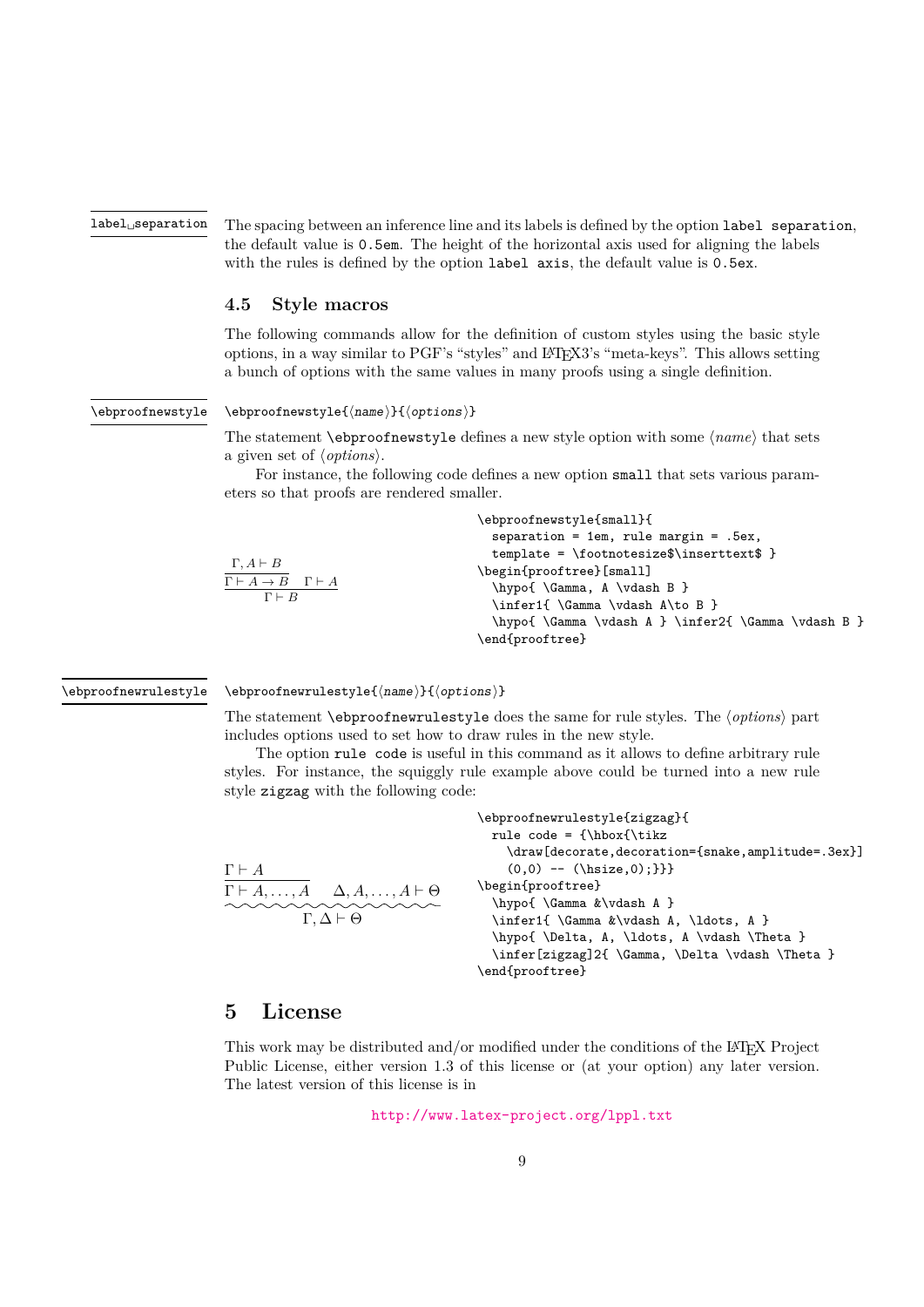- and version 1.3 or later is part of all distributions of  $\text{LATEX}$  version 2005/12/01 or later. This work has the LPPL maintenance status 'maintained'.
	- The Current Maintainer of this work is Emmanuel Beffara.
	- This work consists of the files ebproof.sty and ebproof.tex.

## <span id="page-9-0"></span>**6 History**

This section lists the principal evolutions of the package, in reverse chronological order.

**Version 2.1.1 (2021-01-28)** Bugfix release, no changes in the user interface.

- Fixes a deprecation issue with  $LAT$ <sub>F</sub>X3 release 2021-01-09 and various warnings that appear in LAT<sub>EX3</sub> debugging mode.
- Fixes proof style=downwards.

**Version 2.1 (2020-08-19)** Mostly a bugfix release.

- Makes the prooftree environment robust to use in tabular contexts.
- Adds the \overlay statement.
- Fixes a compatibility issue with LAT<sub>EX</sub> release 2020-10-01.
- **Version 2.0 (2017-05-17)** A complete rewrite of the code using the LAT<sub>E</sub>X3 programming environment. The incompatible changes from the user's point of view are the following:
	- Proof statements are now written in lowercase (i.e. **\Infer** is now written \infer etc.) but the syntax is otherwise unchanged. The old uppercase commands still work but produce a deprecation warning, they will be removed in a future version.
	- New styles are now defined using \ebproofnewstyle and \ebproofnewrulestyle. The previous method using PGF styles does not work anymore (because PGF is not used anymore).

The new commands and options are the following:

- The statement \rewrite generalizes \Alter,
- The option label axis controls vertical alignment of labels.

**Version 1.1 (2015-03-13)** A bugfix release. In template options, one now uses \inserttext instead of #1 for the text arguments, which improves robustness.

**Version 1.0 (2015-02-04)** The first public release.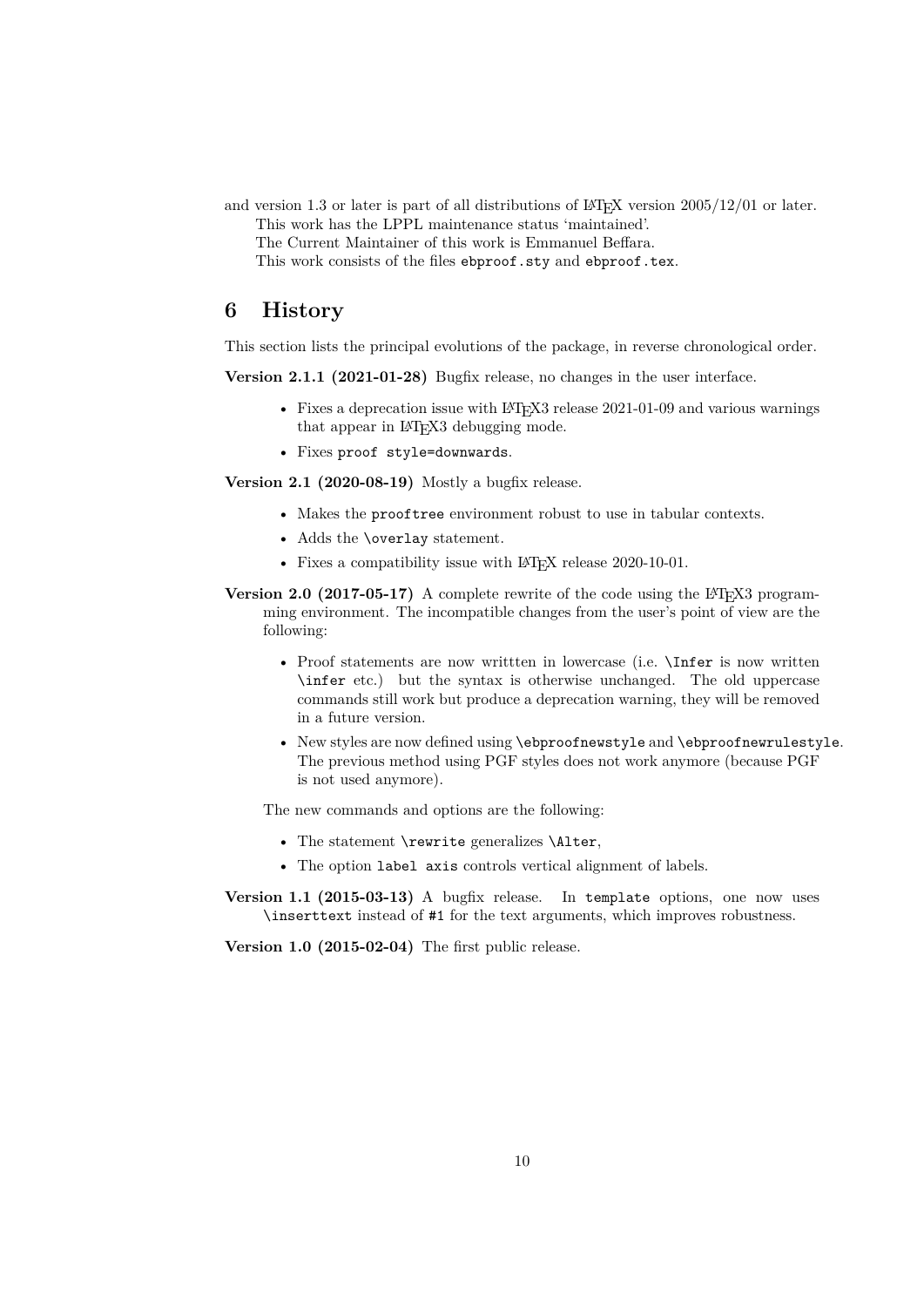## <span id="page-10-0"></span>**A Implementation**

```
1 \langle*package\rangle
```

```
2 \NeedsTeXFormat{LaTeX2e}
```

```
3 \RequirePackage{expl3}
```

```
4 \RequirePackage{xparse}
```

```
5 \ProvidesExplPackage{ebproof}{2021/01/28}{2.1.1}{EB's proof trees}
```

```
6 \langle \texttt{@=ebproof} \rangle
```
## <span id="page-10-1"></span>**A.1 Parameters**

We first declare all options. For the meaning of options, see section [4.](#page-4-0)

```
7 \bool_new:N \l__ebproof_updown_bool
8 \keys_define:nn { ebproof } {
\circ center .bool_set:N = \l__ebproof_center_bool,
10 proof~style .choice:,
11 proof~style / upwards .code:n = \bool_set_false:N \l__ebproof_updown_bool,
12 proof~style / downwards .code:n = \bool_set_true:N \l__ebproof_updown_bool,
13 separation .dim_set:N = \lceil \frac{1}{2} \rceil ebproof_separation_dim,
14 rule~margin .dim_set:N = \l_ebproof_rule_margin_dim,
15 rule~thickness .dim_set:N = \lceil \frac{1}{2} \rceilebproof_rule_thickness_dim,
16 rule~separation .dim_set:N = \l__ebproof_rule_separation_dim,
17 rule~dash~length .dim_set:N = \l__ebproof_rule_dash_length_dim,
18 rule~dash~space .dim_set:N = \l__ebproof_rule_dash_space_dim,
19 rule~code .tl_set:N = \l__ebproof_rule_code_tl,
20 rule~style .choice:,
21 template .tl_set:N = \l__ebproof_template_tl,
22 left~template .tl_set:N = \lceil \cdot \rceil _ebproof_left_template_tl,
23 right~template .tl_set:N = \lceil \cdot \rceil _ebproof_right_template_tl,
^{24} left~label .tl_set:N = \l__ebproof_left_label_tl,
^{25} right~label .tl_set:N = \l__ebproof_right_label_tl,
26 left~label~template .tl_set:N = \l__ebproof_left_label_template_tl,
27 right~label~template .tl_set:N = \l__ebproof_right_label_template_tl,
28 label~separation .dim_set:N = \l__ebproof_label_separation_dim,
29 label~axis .dim_set:N = \l__ebproof_label_axis_dim,
30 }
```
[\ebproofnewrulestyle](#page-8-2) We then define the document-level macro \ebproofnewrulestyle and use it to define the default styles. This simply consists in defining a meta-key.

```
31 \NewDocumentCommand \ebproofnewrulestyle { mm } {
32 \keys_define:nn { ebproof } {
33 rule~style / #1 .meta:nn = { ebproof } { #2 }
34 }
35 }
```
(*End definition for* \ebproofnewrulestyle*. This function is documented on page [9.](#page-8-2)*)

The styles simple, no rule and double are defined in a straightforward way.

```
36 \ebproofnewrulestyle { simple } {
37 rule~code = { \tex_hrule:D height \l__ebproof_rule_thickness_dim }
38 }
39 \ebproofnewrulestyle { no~rule } {
40 rule~code =
41 }
42 \ebproofnewrulestyle { double } {
```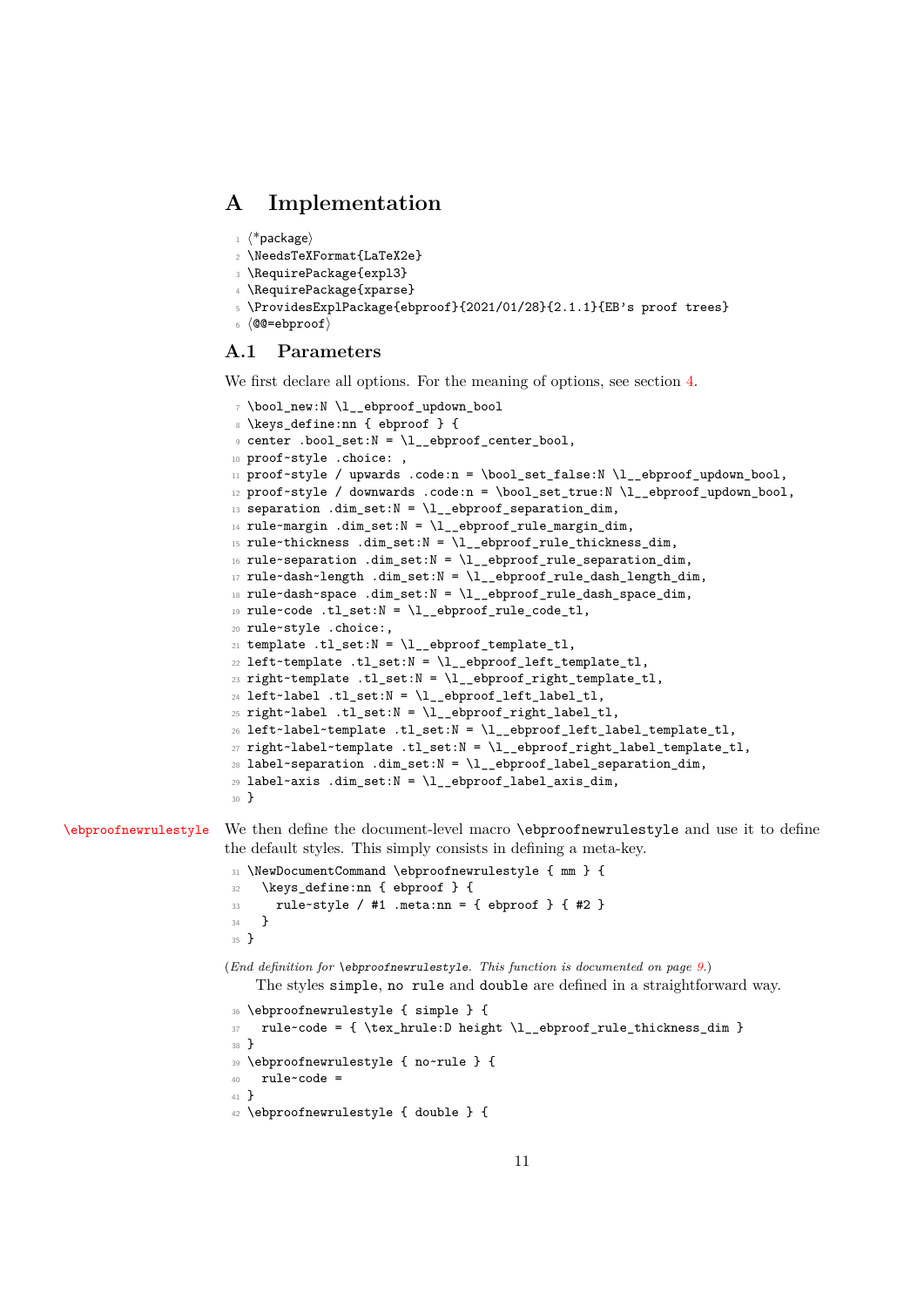```
43 rule~code = {
44 \tex_hrule:D height \l__ebproof_rule_thickness_dim
45 \skip_vertical:N \l__ebproof_rule_separation_dim
46 \tex_hrule:D height \l__ebproof_rule_thickness_dim
47 }
48 }
```
The dashed style uses leaders and filling for repeating a single dash. We use TFX primitives that have no LAT<sub>EX3</sub> counterpart for this.

```
49 \ebproofnewrulestyle { dashed } {
50 rule~code = {
51 \hbox_to_wd:nn { \tex_hsize:D } {
_{52} \dim_set:Nn \l_tmpa_dim { \l__ebproof_rule_dash_space_dim / 2 }
53 \skip_horizontal:n { -\l_tmpa_dim }
54 \text{\texttt{thex_cleaders:} \hbox{\texttt{hbox:} n }55 \skip_horizontal:N \l_tmpa_dim
56 \tex_vrule:D
57 height \l__ebproof_rule_thickness_dim
58 width \l__ebproof_rule_dash_length_dim
59 \skip_horizontal:N \l_tmpa_dim
60 } \tex_hfill:D
61 \skip_horizontal:n { -\l_tmpa_dim }
62 }
63 }
64 }
```
Now we can define the default values, including the default rule style.

```
65 \keys_set:nn { ebproof } {
                   66 center = true,
                   67 proof~style = upwards,
                   68 separation = 1.5em,
                   69 rule~margin = .7ex,
                   70 rule~thickness = .4pt,
                   71 rule~separation = 2pt,
                   72 rule~dash~length = .2em,
                   73 rule~dash~space = .3em,
                   74 rule~style = simple,
                   75 template = \timesinserttext$,
                   76 left~template = $\inserttext\mathrel{}$,
                   77 right~template = $\mathrel{}\inserttext$,
                   78 left-label = ,
                   79 right~label = ,
                   80 left~label~template = \inserttext,
                   81 right~label~template = \inserttext,
                   82 label~separation = 0.5em,
                  83 label~axis = 0.5ex
                  84 }
\ebproofnewstyle Defining a style simply means defining a meta-key.
                   85 \NewDocumentCommand \ebproofnewstyle { mm } {
                   86 \keys_define:nn { ebproof } { #1 .meta:n = { #2 } }
```

```
87 }
```
(*End definition for* \ebproofnewstyle*. This function is documented on page [9.](#page-8-3)*)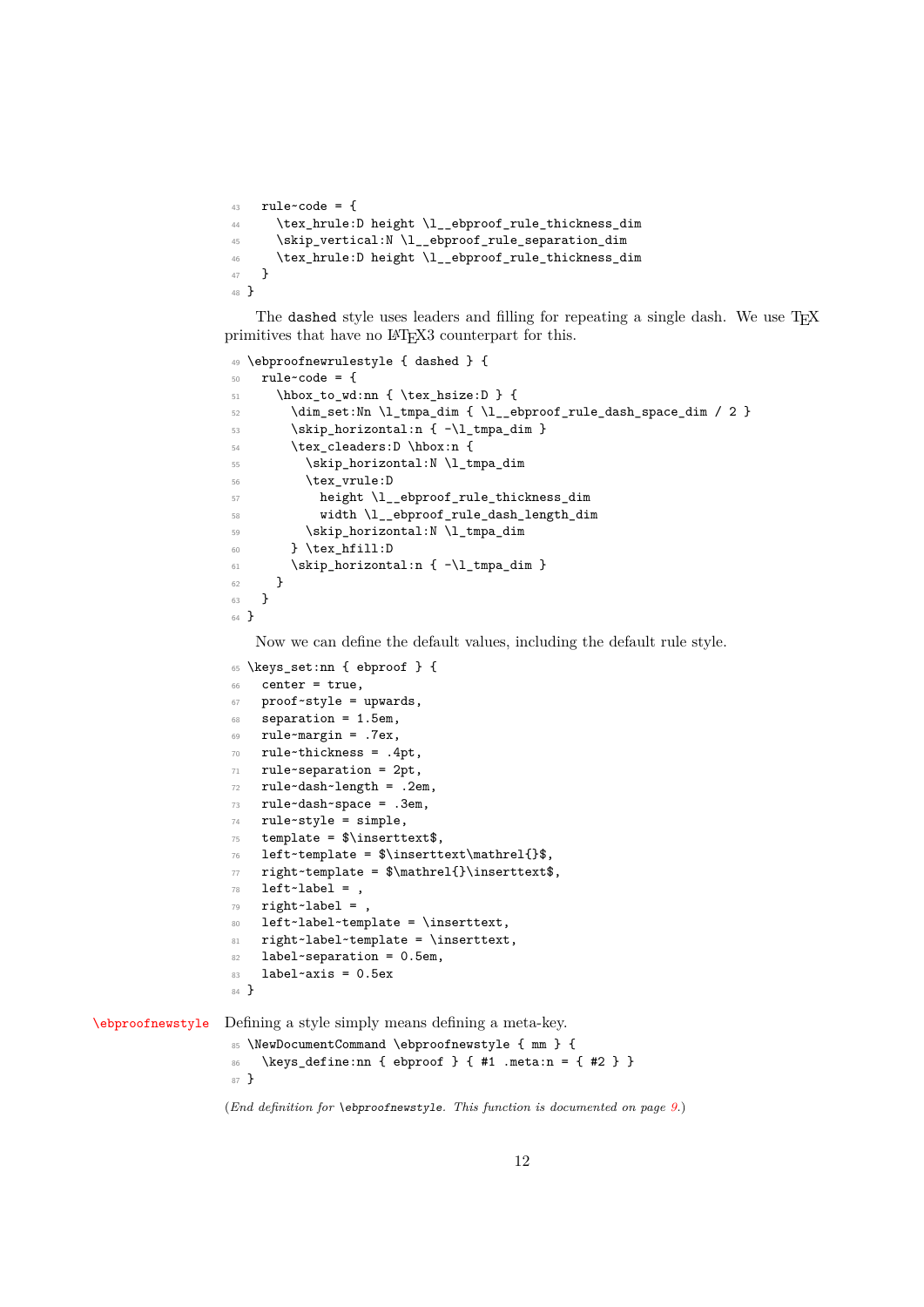## <span id="page-12-0"></span>**A.2 Proof boxes**

TEX does not actually provide data structures, so we have to encode things. We provide an allocator for "registers" holding boxes with attributes. Such a register consists in a box register and a property list for marks, which maps mark names to values as explicit dimensions with units.

\\_ebproof\_new:N Using only public interfaces forces a convoluted approach to allocation: we use a global counter  $\gtrsim$  ebproof register int to number registers, then each allocation creates registers named \S\_ebproof\_K\_N where S is the scope of the register (local or global, deduced from the argument), K is the kind of component (box or marks) and N is the identifier of the register. The proof box register itself only contains the identifier used for indirection.

```
88 \int_new:N \g__ebproof_register_int
89 \cs_new:Nn \__ebproof_box:N {
90 \str_item:nn { #1 } { 2 } __ebproof_ \tl_use:N #1 _box
91 }
92 \text{ } \text{ } \cs_new:Nn \_ ebproof_marks:N {
93 \str_item:nn { #1 } { 2 } __ebproof_ \tl_use:N #1 _prop
94 }
95 \cs_new:Nn \__ebproof_new:N {
96 \tl_new:N #1
97 \int_gincr:N \g__ebproof_register_int
98 \str_if_eq:eeTF { \str_item:nn { #1 } { 2 } } { g }
99 { \tl_gset:Nx #1 { \int_to_arabic:n { \g__ebproof_register_int } } }
100 { \tl_set:Nx #1 { \int_to_arabic:n { \g__ebproof_register_int } } }
101 \box_new:c { \__ebproof_box:N #1 }
102 \prop_new:c { \ _ebproof_marks:N #1 }
103 - 3
```

```
(End definition for \__ebproof_new:N.)
```
\\_\_ebproof\_clear:N The box is cleared by setting it to an empty hbox. Using \box\_clear:N instead would not work because trying to push this box on the stack would not actually append any box.

```
104 \cs_new:Nn \__ebproof_clear:N {
105 \hbox_set:cn { \__ebproof_box:N #1 } {}
\label{thm:106} \texttt{prop\_clear:} c {\texttt {\texttt{{\char'14}}} } \texttt{1}107 \__ebproof_set_mark:Nnn #1 { left } { 0pt }
108 \__ebproof_set_mark:Nnn #1 { right } { 0pt }
109 \__ebproof_set_mark:Nnn #1 { axis } { 0pt }
110 }
```
(*End definition for* \\_\_ebproof\_clear:N*.*)

### **A.2.1 Mark operations**

\\_ebproof\_set\_mark:Nnn Setting the value of a mark uses a temporary register to evaluate the dimension expression because values are stored textually in a property list.

```
111 \dim_new:N \l__ebproof_transit_dim
112 \cs_new:Nn \__ebproof_set_mark:Nnn {
113 \dim_set:Nn \l__ebproof_transit_dim { #3 }
114 \prop_put:cnV { \__ebproof_marks:N #1 } { #2 }
```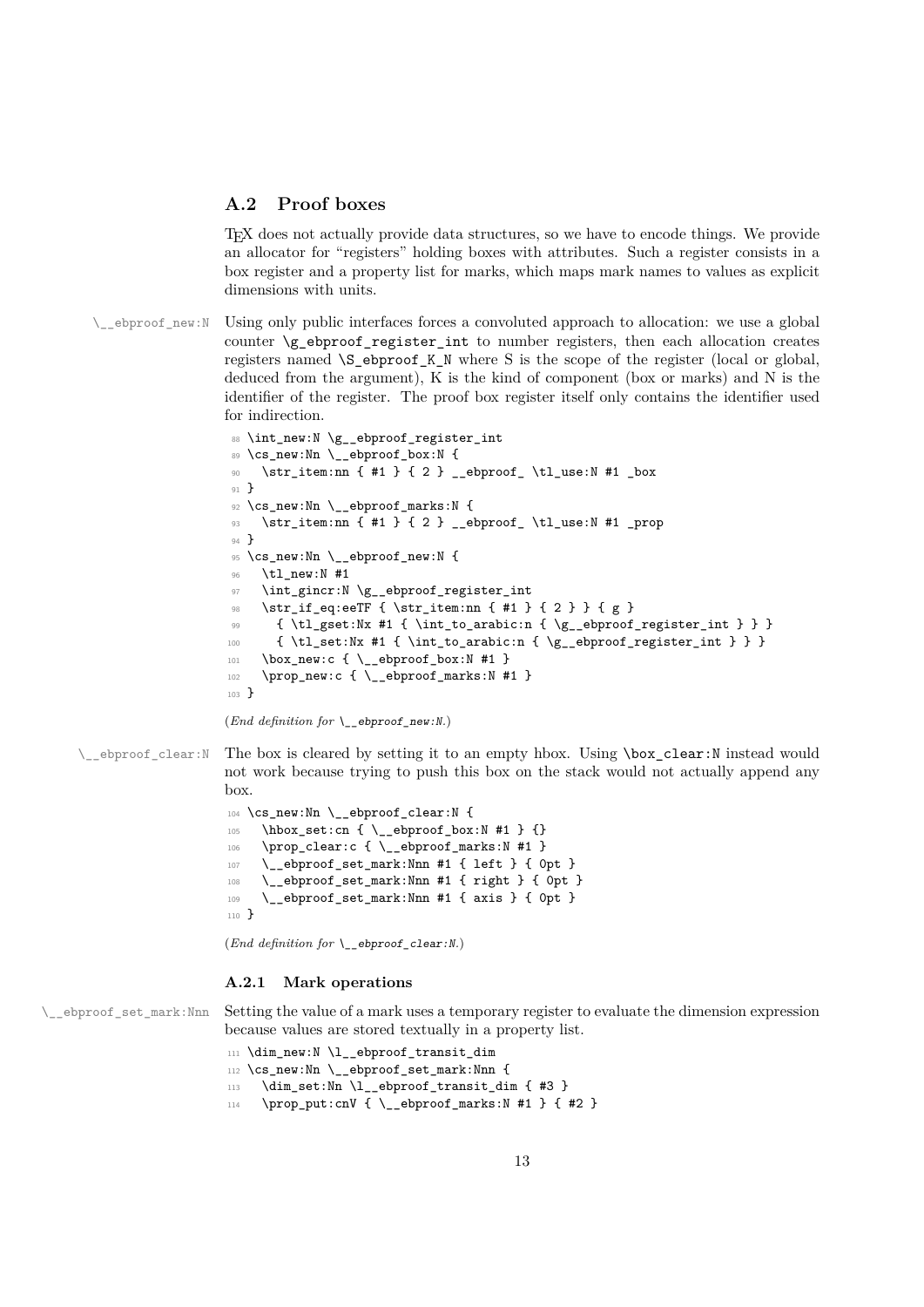115 \l\_\_ebproof\_transit\_dim <sup>116</sup> } (*End definition for* \\_\_ebproof\_set\_mark:Nnn*.*)  $\Diamond$  ebproof mark:Nn Getting the value of a mark simply consists in getting an item in a property list. 117 \cs\_new:Nn \\_\_ebproof\_mark:Nn { 118 \prop\_item:cn { \\_\_ebproof\_marks:N #1 } { #2 } <sup>119</sup> } (*End definition for* \\_\_ebproof\_mark:Nn*.*)  $\setminus$  ebproof shift x:Nn This function shifts the marks by a specified amount, without modifying the box. 120 \cs\_new:Nn \\_ ebproof\_shift\_x:Nn { 121 \prop\_map\_inline:cn { \\_\_ebproof\_marks:N #1 } { 122 \\_\_ebproof\_set\_mark:Nnn #1 { ##1 } { ##2 + #2 } 123 **}** <sup>124</sup> } (*End definition for* \\_\_ebproof\_shift\_x:Nn*.*) \ ebproof enlarge conclusion:NN This function moves the left and right marks of the first tree so that they are at least as far from the axis as they are in the second tree. For instance we get the following:  $L - A \longrightarrow R$  $L \longrightarrow A \longrightarrow R$  $L \longrightarrow A \longrightarrow R$ box 1 before box 2 before box 1 after The contents of the trees are unchanged. 125 \cs\_new:Nn \\_\_ebproof\_enlarge\_conclusion:NN {  $\verb|126| \ddot\quad \text{dim\_set}: \text{Nn } \lnot\text{lim\_dim} \ \{\ \texttt{m\_ebproof\_mark}: \text{Nn } \text{\#1} \ \text{\#axis}\}$ 127 + \\_\_ebproof\_mark:Nn #2 {left} - \\_\_ebproof\_mark:Nn #2 {axis} }  $\verb|128| \dim\_compare:nNnT { \l_\tmpa\_dim} < { \_ebproof\_mark:Nn #1 {left} } { }$ 129  $\qquad \qquad \qquad \setminus \_ \epsilon$  ebproof\_set\_mark:Nnn #1 {left} {  $\lceil \cdot \rfloor$  tmpa\_dim } } <sup>130</sup> \dim\_set:Nn \l\_tmpa\_dim { \\_\_ebproof\_mark:Nn #1 {axis}

> 133 \\_\_ebproof\_set\_mark:Nnn #1 {right} { \l\_tmpa\_dim } } <sup>134</sup> }

(*End definition for* \\_\_ebproof\_enlarge\_conclusion:NN*.*)

### **A.2.2 Building blocks**

\\_\_ebproof\_make\_simple:Nn Make a tree with explicit material in horizontal mode. Set the left and right marks to extremal positions and set the axis in the middle.

 $131$  + \\_\_ebproof\_mark:Nn #2 {right} - \\_\_ebproof\_mark:Nn #2 {axis} } 132 \dim\_compare:nNnT { \l\_tmpa\_dim } > { \\_\_ebproof\_mark:Nn #1 {right} } {

```
135 \cs_new:Nn \__ebproof_make_simple:Nn {
136 \hbox_set:cn { \__ebproof_box:N #1 } { #2 }
137 \__ebproof_set_mark:Nnn #1 { left } { 0pt }
138 \__ebproof_set_mark:Nnn #1 { axis } { \box_wd:c { \__ebproof_box:N #1 } / 2 }
139 \__ebproof_set_mark:Nnn #1 { right } { \box_wd:c { \__ebproof_box:N #1 } }
140 - 3
```
(*End definition for* \\_\_ebproof\_make\_simple:Nn*.*)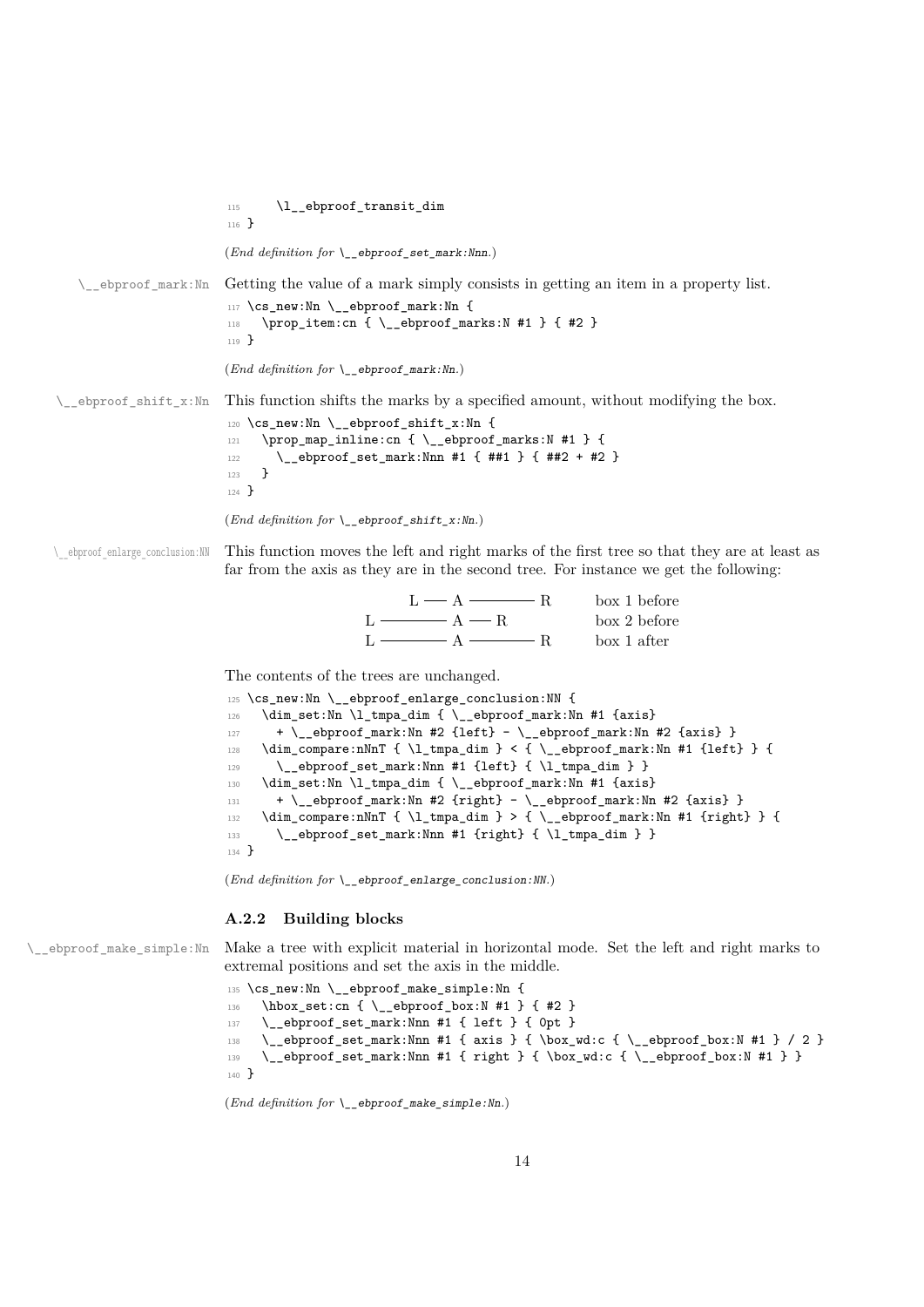$\epsilon$  = ebproof make split: Nnn Make a tree with explicit material in horizontal mode, split in two parts. Set the left and right marks to extremal positions and set the axis between the two parts.

```
141 \cs_new:Nn \__ebproof_make_split:Nnn {
142 \__ebproof_set_mark:Nnn #1 { left } { 0pt }
143 \hbox_set:cn { \__ebproof_box:N #1 } { #2 }
144 \_ebproof_set_mark:Nnn #1 { axis } { \box_wd:c { \_ebproof_box:N #1 } }
145 \hbox_set:cn { \__ebproof_box:N #1 } { \hbox_unpack:c { \__ebproof_box:N #1 } #3 }
146 \__ebproof_set_mark:Nnn #1 { right } { \box_wd:c { \__ebproof_box:N #1 } }
147 }
```
(*End definition for*  $\Diamond$  ebproof make split:Nnn.)

\\_\_ebproof\_make\_vertical:Nnnn Make a tree with explicit material in vertical mode, using an explicit width and axis.

```
148 \cs_new:Nn \__ebproof_make_vertical:Nnnn {
149 \__ebproof_set_mark:Nnn #1 { left } { 0pt }
150 \__ebproof_set_mark:Nnn #1 { axis } { #2 }
151 \__ebproof_set_mark:Nnn #1 { right } { #3 }
152 \vbox_set:cn { \__ebproof_box:N #1 } {
153 \dim_set:Nn \tex_hsize:D { \__ebproof_mark:Nn #1 {right} }
154 #4
155 }
156 \box_set_wd:cn { \__ebproof_box:N #1 } { \__ebproof_mark:Nn #1 {right} }
157 }
```
(*End definition for* \\_\_ebproof\_make\_vertical:Nnnn*.*)

#### **A.2.3 Assembling boxes**

\\_\_ebproof\_extend:Nnnnn Extend a tree box. The marks are shifted so that alignment is preserved. The arguments are dimensions for the left, top, right and bottom sides respectively.

```
158 \cs_new:Nn \__ebproof_extend:Nnnnn {
159 \dim_{\text{compare}:nNnF} \{ #2 \} = \{ 0pt \} \{160 \hbox_set:cn { \__ebproof_box:N #1 } {
161 \skip_horizontal:n { #2 }
162 \box_use:c { \__ebproof_box:N #1 }
163 }
_{164} \__ebproof_shift_x:Nn #1 { #2 }
165 }
166 \box_set_ht:Nn #1 { \box_ht:c { \__ebproof_box:N #1 } + #3 }
167 \box_set_wd:Nn #1 { \box_wd:c { \__ebproof_box:N #1 } + #4 }
168 \box_set_dp:Nn #1 { \box_dp:c { \__ebproof_box:N #1 } + #5 }
169 }
```
(*End definition for* \\_\_ebproof\_extend:Nnnnn*.*)

\\_\_ebproof\_append\_right:NnN Append the contents of the second tree to the first one on the right, with matching baselines. The marks of both trees are preserved. The middle argument specifies the space to insert between boxes.

```
170 \cs_new:Nn \__ebproof_append_right:NnN {
171 \hbox_set:cn { \__ebproof_box:N #1 } {
172 \box_use:c { \__ebproof_box:N #1 }
173 \dim_compare:nNnF { #2 } = { 0pt } { \skip_horizontal:n { #2 } }
174 \box_use:c { \__ebproof_box:N #3 }
175 }
176 }
```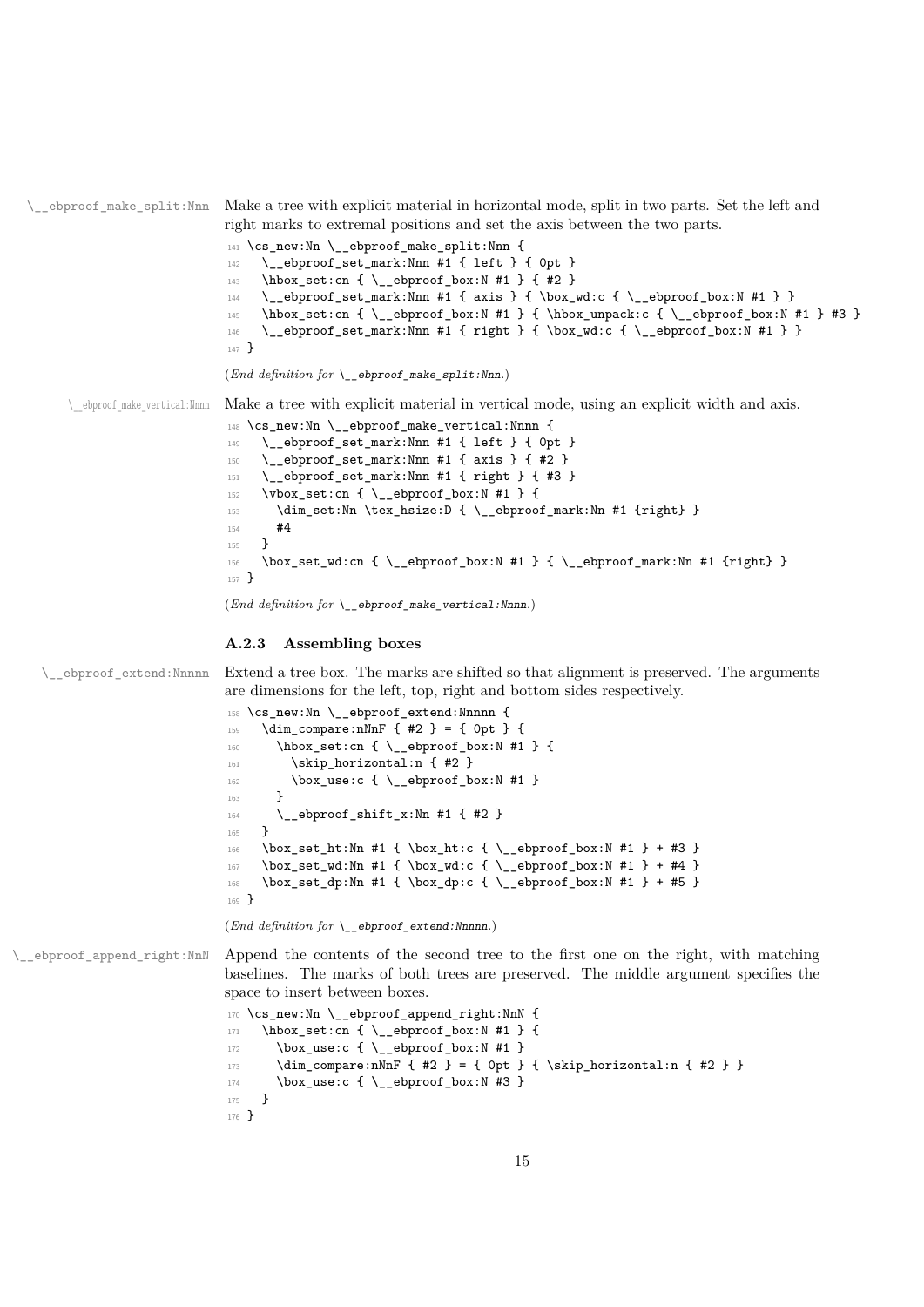(*End definition for* \\_\_ebproof\_append\_right:NnN*.*)

 $\epsilon$  ebproof append left:NnN Append the contents of the second tree to the first one on the left, with matching baselines. The marks of the first tree are shifted accordingly. The middle argument specifies the space to insert between boxes.

```
177 \cs_new:Nn \__ebproof_append_left:NnN {
178 \__ebproof_shift_x:Nn #1 { \box_wd:c { \__ebproof_box:N #3 } + #2 }
179 \hbox_set:cn { \__ebproof_box:N #1 } {
180 \box_use:c { \__ebproof_box:N #3 }
181 \dim\_{compare:nNnF {\#2 } = {\ 0pt } {\ \skip 1mm} \begin{array}{ccc} \hbox{skip\_horizontal:n {\#2 }} \end{array}182 \box_use:c { \__ebproof_box:N #1 }
183 }
184 }
```

```
(End definition for \__ebproof_append_left:NnN.)
```
\\_\_ebproof\_align:NN Shift one of two trees to the right so that their axes match. The marks of the one that is shifted are updated accordingly.

```
185 \cs_new:Nn \__ebproof_align:NN {
186 \dim_set:Nn \l_tmpa_dim
187 \{ \ \_ \epsilon \ = \{ \ \_ \epsilon \} = \{ \ \_ \epsilon \} = \{ \ \_ \epsilon \} = \{ \ \_ \epsilon \} = \{ \ \_ \epsilon \} = \{ \ \_ \epsilon \} = \{ \ \_ \epsilon \}188 \dim_compare:nNnTF \l_tmpa_dim < { 0pt } {
189 \__ebproof_extend:Nnnnn #2 { -\l_tmpa_dim } { 0pt } { 0pt } { 0pt }
190 } {
191 \qquad \qquad \qquad \qquad \qquad \qquad \qquad \qquad \qquad \qquad \qquad \qquad \qquad \qquad \qquad \qquad \qquad \qquad \qquad \qquad \qquad \qquad \qquad \qquad \qquad \qquad \qquad \qquad \qquad \qquad \qquad \qquad \qquad \qquad \qquad \qquad \qquad \qquad \qquad \qquad \qquad \qquad \qquad \qquad \qquad \qquad \qquad \qquad192 }
193 }
```

```
(End definition for \__ebproof_align:NN.)
```
\\_\_ebproof\_append\_above:NN Append the contents of the second tree above the first one, with matching axes. The marks of the first tree are preserved.

```
194 \cs_new:Nn \__ebproof_append_above:NN {
195 \__ebproof_align:NN #1 #2
196 \vbox_set:cn { \__ebproof_box:N #1 } {
197 \text{box\_use:c } {\underline{\phantom{a}}} \text{box\_is} {\underline{\phantom{a}}}198 \tex_prevdepth:D -1000pt
199 \text{box\_use:c } {\_\_e \text{bproof\_box:N #1 }}200 }
201 }
```
(*End definition for* \\_\_ebproof\_append\_above:NN*.*)

\\_\_ebproof\_append\_below:NN Append the contents of the second tree below the first one, with matching axes. The marks of the first tree are preserved.

```
202 \cs_new:Nn \__ebproof_append_below:NN {
203 \__ebproof_align:NN #1 #2
204 \vbox_set_top:cn {\__ebproof_box:N #1 } {
\verb|205| \texttt{box\_use:c { } \_e b proof\_box: N \#1 }|206 \tex_prevdepth:D -1000pt
207 \box_use:c { \ _ebproof_box:N #2 }
208 }
209 }
```
(*End definition for* \\_\_ebproof\_append\_below:NN*.*)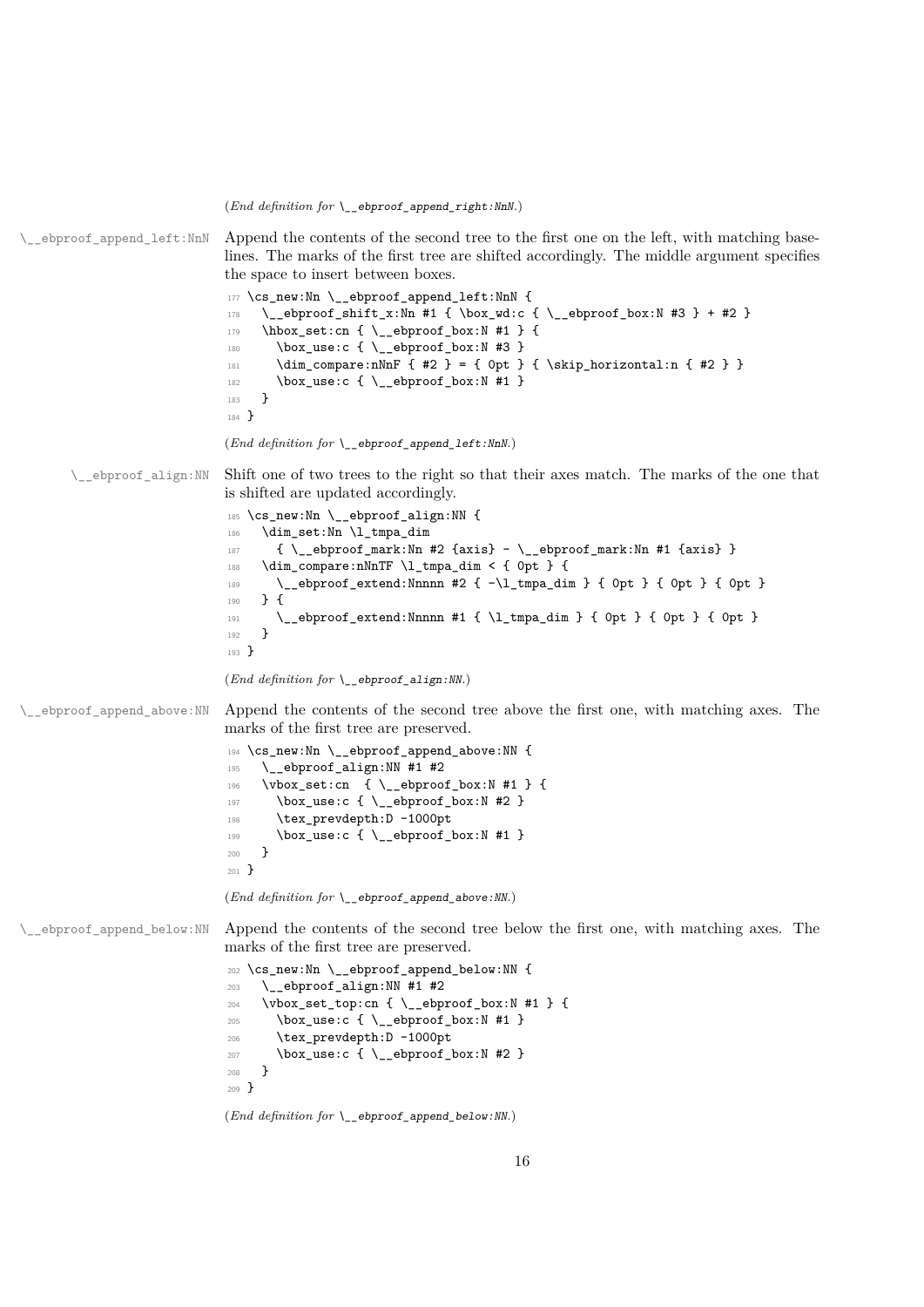\\_\_ebproof\_overlay:NN Append the second tree as an overlay over the first one, so that the baselines and axes match. The bounding box of the result adjusts to contain both trees.

|         | 210 \cs_new:Nn \__ebproof_overlay:NN {                                                  |  |
|---------|-----------------------------------------------------------------------------------------|--|
| 211     | \ ebproof_align:NN #1 #2                                                                |  |
| 212     | $\hbox{\tt hbox_set:cn}$ { $\_{\verb!ebproofbox:N#1}$ {                                 |  |
| 213     | $\hbox{\hbox{$\thinspace$-box.}}$ overlap right:n { \box_use:c { \_ebproof box:N #1 } } |  |
| 214     | $\boxtimes_us: c \ {\nightharpoonup} \substack{b \text{ or } b \text{ or } b}$          |  |
| 215     | \dim compare:nNnT                                                                       |  |
| 216     | { \box_wd:c { \_ebproof_box:N #2 } } < { \box_wd:c { \_ebproof_box:N #1 } }             |  |
| 217     | { \skip_horizontal:n                                                                    |  |
| 218     | $\{ \boxtimes wd: c \{ \ \emptyset \} \} \$                                             |  |
| 219     | ł                                                                                       |  |
| $220$ } |                                                                                         |  |
|         |                                                                                         |  |

(*End definition for* \\_\_ebproof\_overlay:NN*.*)

 $\Box$ ebproof vcenter:N Shift the material in a tree vertically so that the height and depth are equal (like TFX's \vcenter but around the baseline).

```
221 \cs_new:Nn \__ebproof_vcenter:N {
222 \dim_set:Nn \l_tmpa_dim
223 \{ (\text{ } \boxtimes_1 t: c \ } \_e \text{ by } r \} / 2 }
224 \box_set_eq:Nc \l_tmpa_box { \__ebproof_box:N #1 }
225 \hbox_set:cn { \__ebproof_box:N #1 }
226 { \box_move_down:nn { \l_tmpa_dim } { \box_use:N \l_tmpa_box } }
227 }
```
(*End definition for* \\_\_ebproof\_vcenter:N*.*)

## <span id="page-16-0"></span>**A.3 Making inferences**

The following commands use the parameters defined at the beginning of the package for actually building proof trees using the commands defined above.

\ ebproof append vertical:NN Append the contents of the second tree above or below the first one, depending on current settings. Axes are aligned and the marks of the first tree are preserved.

```
228 \text{ \&\_new:} Nn \_{\text{=}ebproof_append_vertical:NN {
229 \bool_if:NTF \l__ebproof_updown_bool
\begin{minipage}[c]{0.9\linewidth} \begin{tabular}{ll} \multicolumn{2}{l}{{\textbf{230}}} & \multicolumn{2}{l}{\textbf{42.}}\\ \multicolumn{2}{l}{\textbf{230}} & \multicolumn{2}{l}{\textbf{44.}}\\ \multicolumn{2}{l}{\textbf{24.}}\\ \multicolumn{2}{l}{\textbf{25.}}\\ \multicolumn{2}{l}{\textbf{26.}}\\ \multicolumn{2}{l}{\textbf{27.}}\\ \multicolumn{2}{l}{\textbf{28.}}\\ \multicolumn{2}{l}{\textbf{29.}}\\ \multicolumn{2}{l}{\textbf{20.231 { \__ebproof_append_above:NN #1 #2 }
232 }
```
(*End definition for* \\_\_ebproof\_append\_vertical:NN*.*)

\\_ebproof\_make\_rule\_for:NNN Make a box containing an inference rule with labels, using the current settings. The width and axis position are taken as those of the conclusion of another tree box. The third argument is used as a temporary register for building labels.

<sup>233</sup> \cs\_new:Nn \\_\_ebproof\_make\_rule\_for:NNN {

Build the rule.

```
234 \__ebproof_make_vertical:Nnnn #1
235 { \_ebproof_mark:Nn #2 {axis} - \_ebproof_mark:Nn #2 {left} }
236 \{ \ \mathcal{L}_=ebproof_mark:Nn #2 {right} - \mathcal{L}_=ebproof_mark:Nn #2 {left} }
237 {
238 \skip_vertical:N \l__ebproof_rule_margin_dim
```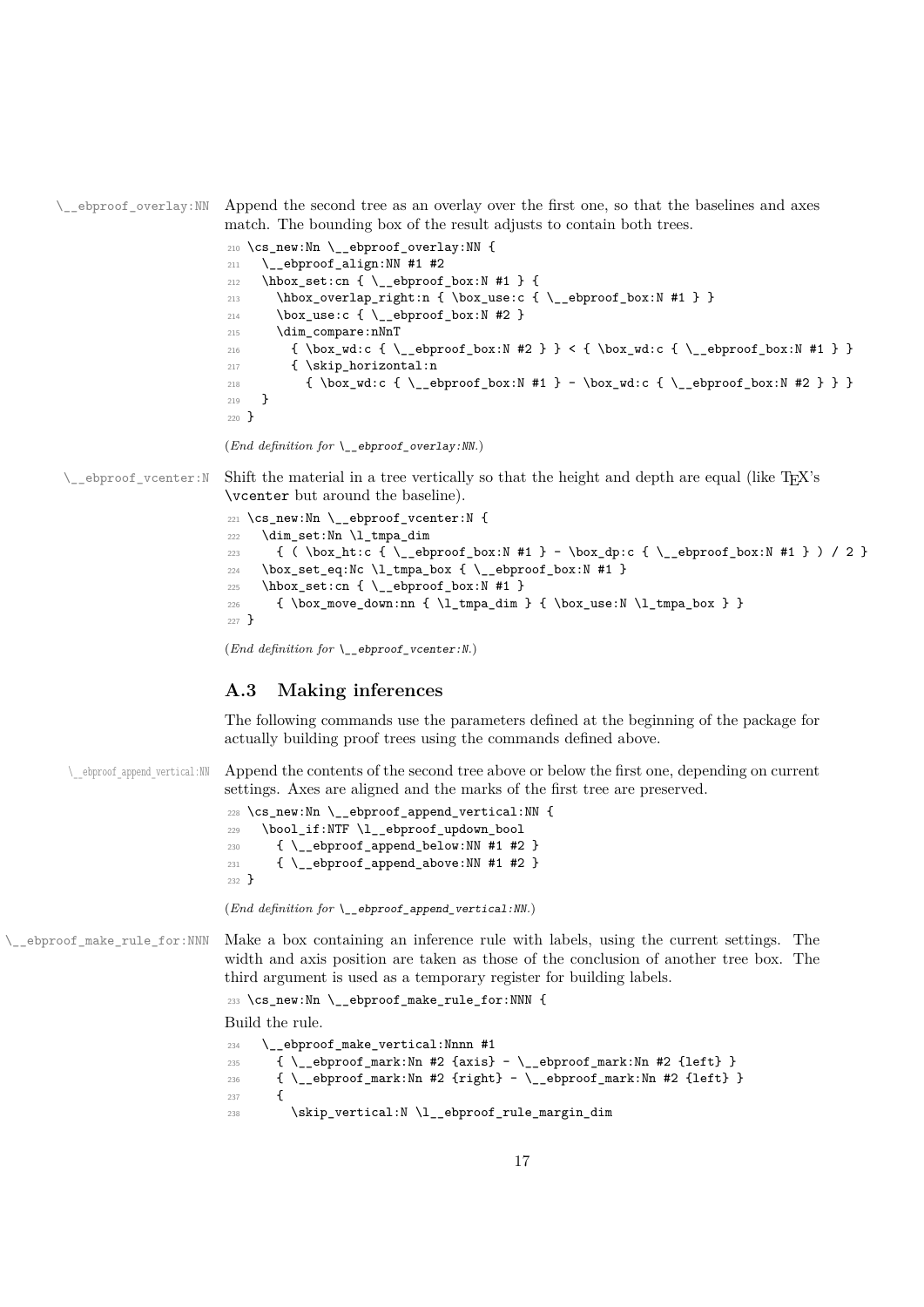```
239 \tl_if_empty:NF { \l__ebproof_rule_code_tl } {
240 \tl_use:N \l__ebproof_rule_code_tl
241 \skip_vertical:N \l__ebproof_rule_margin_dim
242 }
243 }
244 \__ebproof_vcenter:N #1
Append the left label.
245 \tl_if_blank:VF \l__ebproof_left_label_tl {
246 \__ebproof_make_simple:Nn #3 {
247 \box_move_down:nn { \l_ebproof_label_axis_dim } { \hbox:n {
\verb|248| = \csc\_set_eq: NN \in \texttt{l\_ebproof\_left\_label_t1}249 \tl_use:N \l__ebproof_left_label_template_tl
250 } }
251252 \box_set_ht:cn { \__ebproof_box:N #3 } { 0pt }
253 \box_set_dp:cn { \__ebproof_box:N #3 } { 0pt }
254 \__ebproof_append_left:NnN
255 \l__ebproof_c_box \l__ebproof_label_separation_dim \l__ebproof_d_box
256 }
Append the right label.
257 \tl_if_blank:VF \l__ebproof_right_label_tl {
258 \__ebproof_make_simple:Nn #3 {
259 \box_move_down:nn { \l__ebproof_label_axis_dim } { \hbox:n {
260 \cs_set_eq:NN \inserttext \l__ebproof_right_label_tl
\verb|261| \qquad \verb|\til_use:N \l__ebproof\_right_labels\_template_t1|262 } }
263 }
264 \box_set_ht:cn { \__ebproof_box:N #3 } { 0pt }
265 \box_set_dp:cn { \__ebproof_box:N #3 } { 0pt }
266 \__ebproof_append_right:NnN
267 \l__ebproof_c_box \l__ebproof_label_separation_dim \l__ebproof_d_box
268 }
269 }
```
(*End definition for* \\_\_ebproof\_make\_rule\_for:NNN*.*)

## <span id="page-17-0"></span>**A.4 Stack-based interface**

## **A.4.1 The stack**

Logically, box structures are stored on a stack. However, TFX does not provide data structures for that and the grouping mechanism is not flexible enough, so we encode them using what we actually have. A stack for boxes is implemented using a global hbox  $\gtrsim$ -ebproof\_stack\_box that contains all the boxes successively. A sequence  $\gtrsim$ ebproof\_stack\_seq is used to store the dimensions property lists textually. We maintain a counter  $\gtrsim$  ebproof level int with the number of elements on the stack, for consistency checks.

```
270 \int_new:N \g__ebproof_level_int
271 \box_new:N \g__ebproof_stack_box
```

```
272 \seq_new:N \g__ebproof_stack_seq
```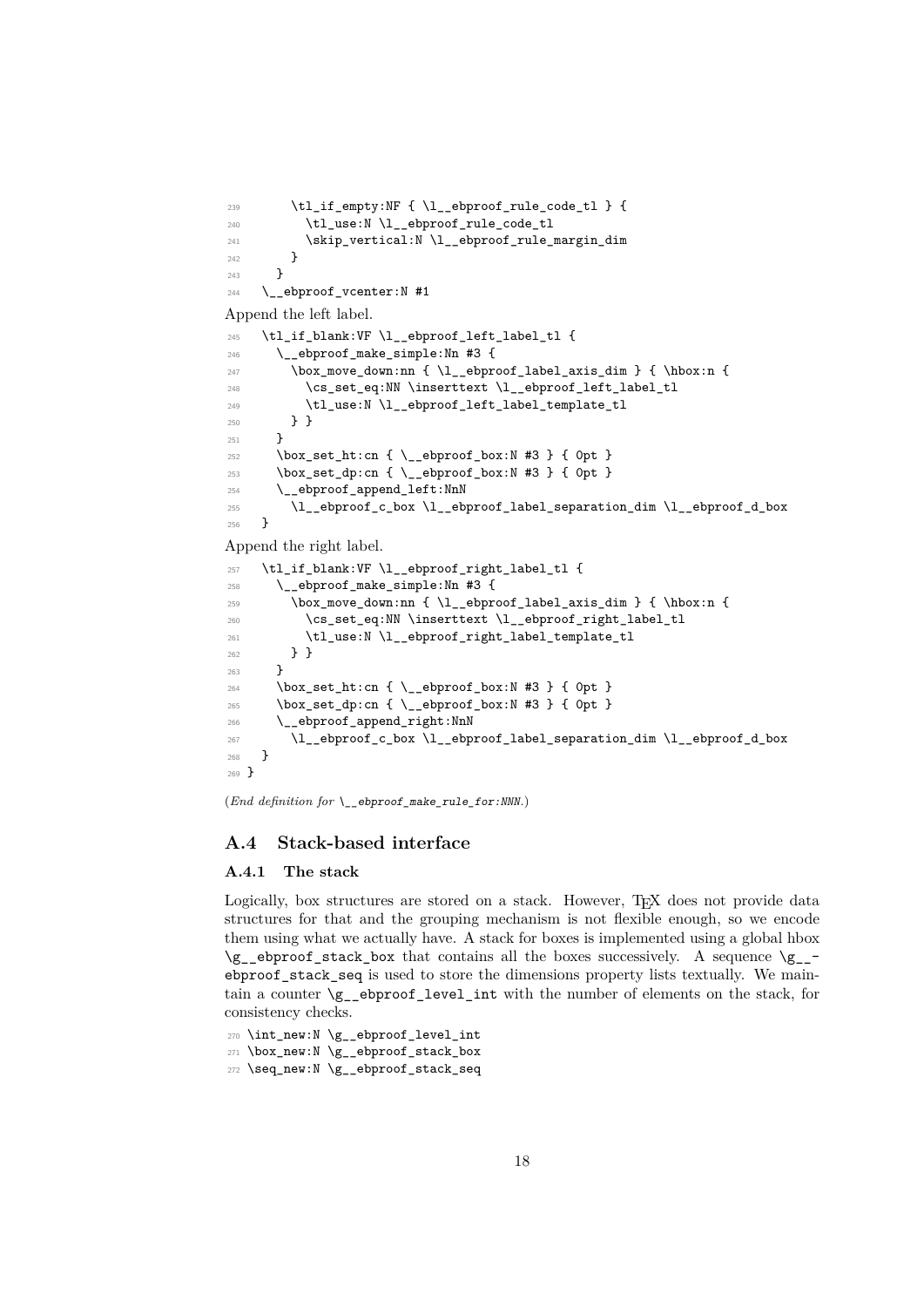```
\__ebproof_clear_stack: Clear the stack.
                          273 \cs_new:Nn \__ebproof_clear_stack: {
                          274 \int_gset:Nn \g__ebproof_level_int { 0 }
                          275 \hbox_gset:Nn \g__ebproof_stack_box { }
                          276 \seq_gclear:N \g__ebproof_stack_seq
                          277 }
                          (End definition for \__ebproof_clear_stack:.)
      \__ebproof_push:N Push the contents of a register on the stack.
                          278 \cs_new:Nn \__ebproof_push:N {
                          279 \int_gincr:N \g__ebproof_level_int
                          280 \hbox_gset:Nn \g__ebproof_stack_box
                          \verb|281|{ \hbox{hbox\_unpack:} N \g__ebproof\_stack\_box \boxtimes:} { \_ebproof\_box:} M \#1 } }282 \seq_gput_left:Nv \g__ebproof_stack_seq
                          283 \{ \setminus \_\text{ebbproof\_marks}: N #1 \}284 }
                          (End definition for \__ebproof_push:N.)
       \& ebproof pop:N Pop the value from the top of the stack into a register.
                          285 \cs_new:Nn \__ebproof_pop:N {
                          286 \int_compare:nNnTF { \g__ebproof_level_int } > { 0 } {
                          287 \int_gdecr:N \g__ebproof_level_int
                           288 \hbox_gset:Nn \g__ebproof_stack_box {
                           289 \hbox_unpack:N \g__ebproof_stack_box
                           290 \box_gset_to_last:N \g_tmpa_box
                           201 }
                           \verb|292| \thinspace \verb|box_set_eq_drop: cN { \_eebproof_box:N #1 } \gtrsim \frac{}{} \phi_box293 \seq_gpop_left:NN \g__ebproof_stack_seq \l_tmpa_tl
                           294 \tl_set_eq:cN { \__ebproof_marks:N #1 } \l_tmpa_tl
                           295 } {
                           296 \PackageError{ebproof}{Missing~premiss~in~a~proof~tree}{}
```
(*End definition for*  $\leq$  ebproof pop:N.)

\\_\_ebproof\_clear:N #1

 } }

### **A.4.2 Assembling trees**

```
300 \__ebproof_new:N \l__ebproof_a_box
301 \__ebproof_new:N \l__ebproof_b_box
302 \__ebproof_new:N \l__ebproof_c_box
303 \__ebproof_new:N \l__ebproof_d_box
```
\\_\_ebproof\_join\_horizontal:n Join horizontally a number of elements at the top of the stack. If several trees are joined, use the left mark of the left tree, the right mark of the right tree and set the axis in the middle of these marks.

```
304 \cs_new:Nn \__ebproof_join_horizontal:n {
305 \int_case:nnF { #1 } {
306 { 0 } {
307 \group_begin:
308 \__ebproof_clear:N \l__ebproof_a_box
309 \__ebproof_push:N \l__ebproof_a_box
```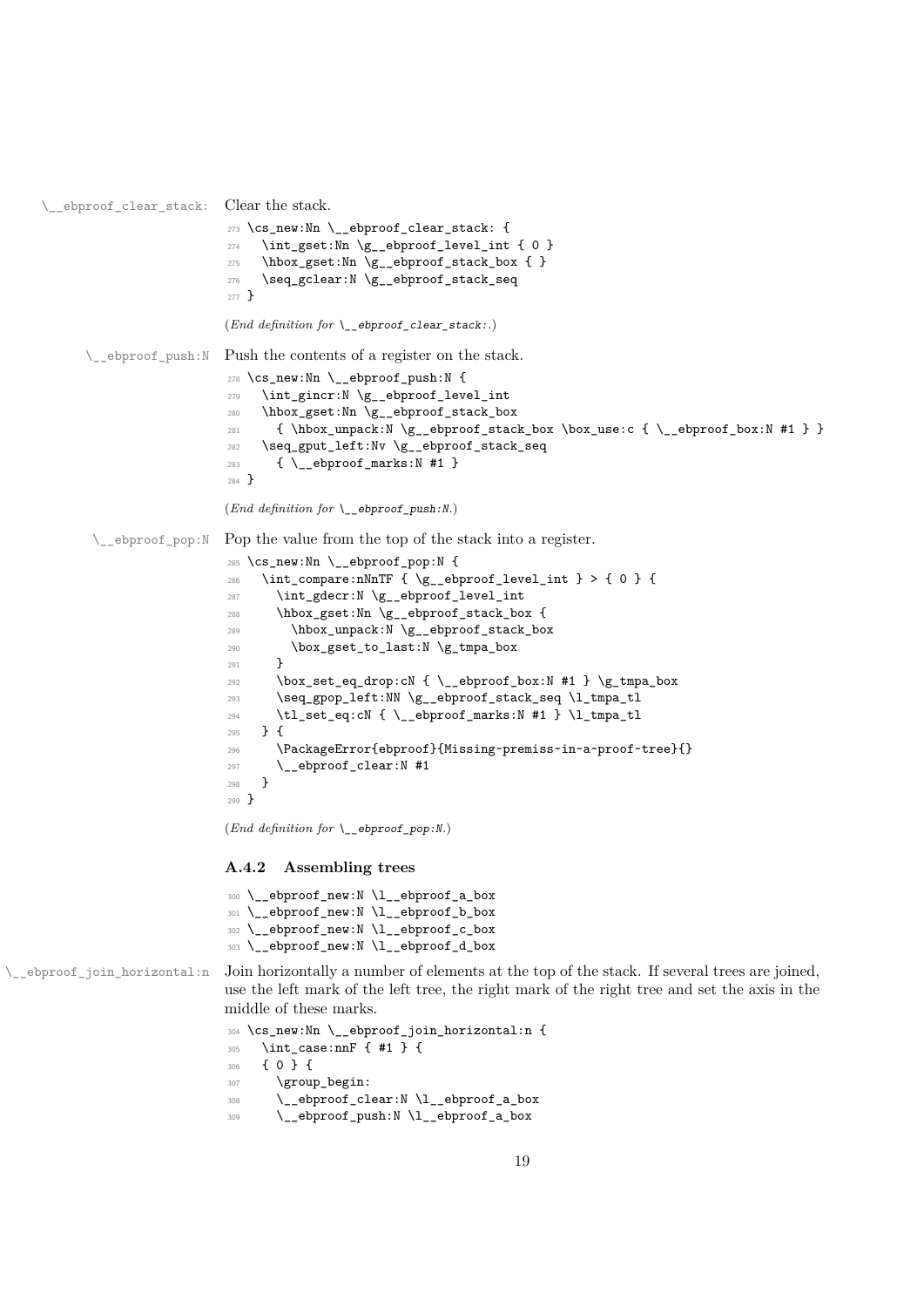```
310 \group_end:
                             311 \quad \text{}312 \{ 1 \} \{ 1313 } {
                             314 \group_begin:
                             315 \__ebproof_pop:N \l__ebproof_a_box
                             316 \prg_replicate:nn { #1 - 1 } {
                             317 \__ebproof_pop:N \l__ebproof_b_box
                             318 \__ebproof_append_left:NnN
                             319 \l__ebproof_a_box \l__ebproof_separation_dim \l__ebproof_b_box
                             \overline{3} \overline{1}321 \__ebproof_set_mark:Nnn \l__ebproof_a_box { left }
                             \verb|3222601_mark:Nn \l1_ebproof_bbox { left } }323 \__ebproof_set_mark:Nnn \l__ebproof_a_box { axis }
                             \label{eq:3.1} \begin{array}{ll} \text{3.24} & \text{if ( } \verb|\_\ebproof_matrix: Nn |\llbracket \text{1} \end{array} \text{ for all } \verb|\|| and \verb|\||.325 + \ ebproof mark:Nn \l ebproof a box { right } ) / 2 }
                             326 \__ebproof_push:N \l__ebproof_a_box
                             327 \group_end:
                             328 }
                             329 }
                            (End definition for \leq ebproof join horizontal:n.)
\_ebproof_join_vertical: Join vertically the two elements at the top of the stack, with a horizontal rule of the
                            appropriate size.
                             330 \cs_new:Nn \__ebproof_join_vertical: {
                             331 \group_begin:
                             332 \__ebproof_pop:N \l__ebproof_a_box
                             333 \__ebproof_pop:N \l__ebproof_b_box
                             334 \__ebproof_enlarge_conclusion:NN \l__ebproof_b_box \l__ebproof_a_box
                             335 \__ebproof_make_rule_for:NNN \l__ebproof_c_box \l__ebproof_b_box
                             336 \l__ebproof_d_box
                             337 \__ebproof_append_vertical:NN \l__ebproof_a_box \l__ebproof_c_box
                             338 \__ebproof_append_vertical:NN \l__ebproof_a_box \l__ebproof_b_box
                             339 \ ebproof_push:N \l ebproof_a_box
                             340 \group_end:
```

```
341 }
```
(*End definition for* \\_\_ebproof\_join\_vertical:*.*)

#### **A.4.3 High-level commands**

\\_ebproof\_statement\_parse:w An auxiliary function for parsing the argument in \\_ebproof\_push\_statement:n.

```
342 \cs_new:Npn \__ebproof_statement_parse:w #1 & #2 & #3 \q_stop {
343 \tl_if_empty:nTF { #3 } {
344 \__ebproof_make_simple:Nn \l__ebproof_a_box
345 { \cs_set:Npn \inserttext { #1 } \tl_use:N \l__ebproof_template_tl }
346 } {
347 \__ebproof_make_split:Nnn \l__ebproof_a_box
348 {\cs_set:Npn \inserttext { #1 } \tl_use:N \l__ebproof_left_template_tl }
349 { \cs_set:Npn \inserttext { #2 } \tl_use:N \l__ebproof_right_template_tl }
350 }
351 \__ebproof_push:N \l__ebproof_a_box
352 }
```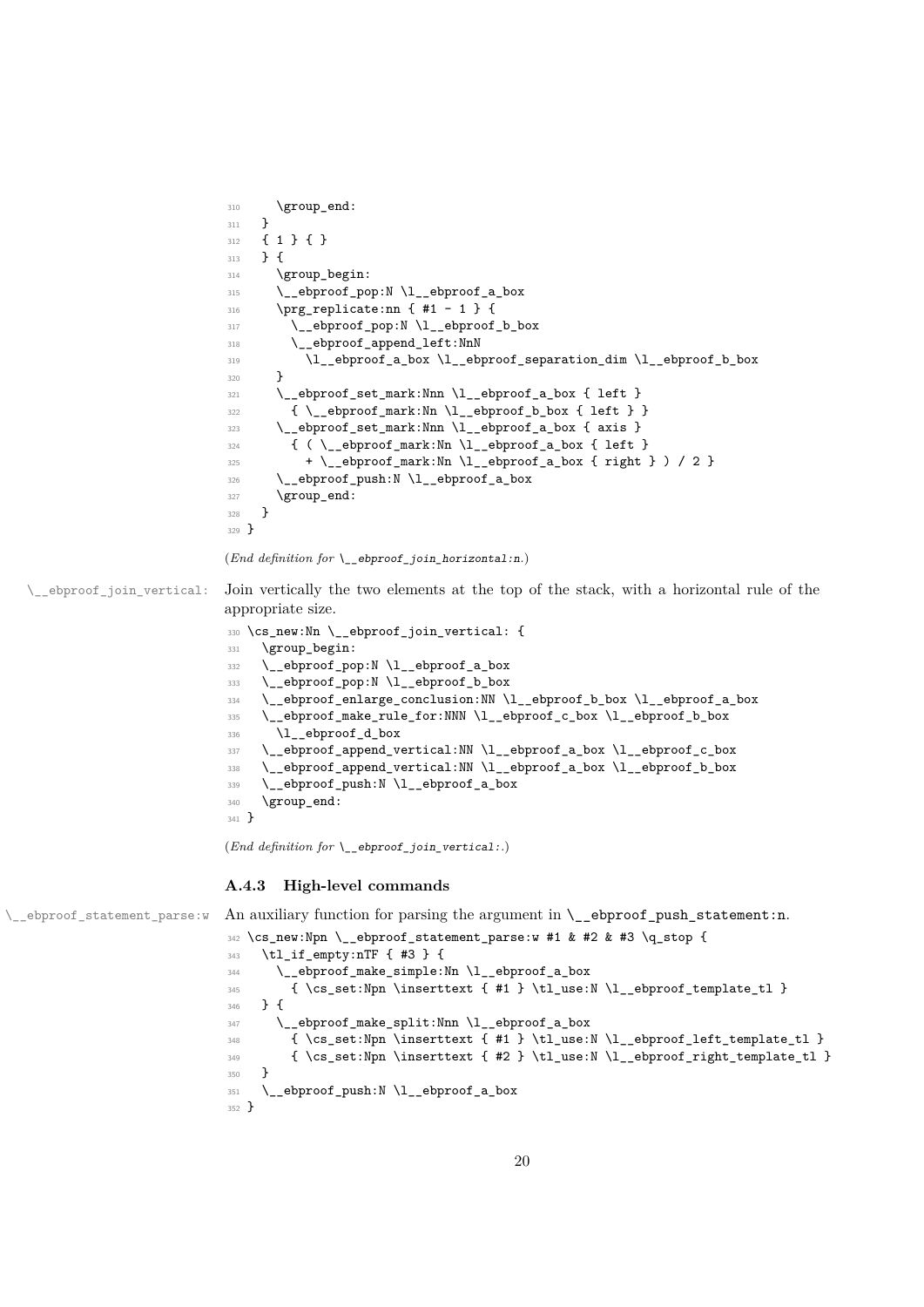(*End definition for* \\_\_ebproof\_statement\_parse:w*.*)

\\_\_ebproof\_push\_statement:n Push a box with default formatting, using explicit alignment if the code contains a & character

```
353 \cs_new:Nn \__ebproof_push_statement:n {
354 \__ebproof_statement_parse:w #1 & & \q_stop
355 }
```
(*End definition for* \\_\_ebproof\_push\_statement:n*.*)

## <span id="page-20-0"></span>**A.5 Document interface**

### **A.5.1 Functions to define statements**

The \g\_\_ebproof\_statements\_seq variable contains the list of all defined statements. For each statement  $X$ , there is a document command  $\epsilon$  **b**  $\epsilon$  and the alias  $X$  is defined when entering a prooftree environment.

<sup>356</sup> \seq\_new:N \g\_\_ebproof\_statements\_seq

\\_\_ebproof\_setup\_statements: Install the aliases for statements, saving the original value of the control sequences.

```
357 \cs_new:Nn \__ebproof_setup_statements: {
358 \seq_map_inline:Nn \g__ebproof_statements_seq {
359 \cs_set_eq:cc { ebproof_saved_ ##1 } { ##1 }
360 \cs_set_eq:cc { ##1 } { ebproof ##1 }
361 }
362 }
```
(*End definition for* \\_\_ebproof\_setup\_statements:*.*)

\ ebproof restore statements: Restore the saved meanings of the control sequences. This is useful when interpreting user-provided code in statement arguments. The meanings are automatically restored when leaving a prooftree environment because of grouping.

```
363 \cs_new:Nn \__ebproof_restore_statements: {
364 \seq_map_inline:Nn \g__ebproof_statements_seq {
365 \cs_set_eq:cc { ##1 } { ebproof_saved_ ##1 }
366 }
367 }
```
(*End definition for* \\_\_ebproof\_restore\_statements:*.*)

\\_\_ebproof\_new\_statement:nnn Define a new statement. The first argument is the name, the second one is an argument specifier as used by xparse and the third one is the body of the command.

```
368 \cs_new:Nn \__ebproof_new_statement:nnn {
369 \exp args:Nc \NewDocumentCommand { ebproof#1 }{ #2 } { #3 }
370 \seq_gput_right:Nn \g_ebproof_statements_seq { #1 }
371 }
```

```
(End definition for \__ebproof_new_statement:nnn.)
```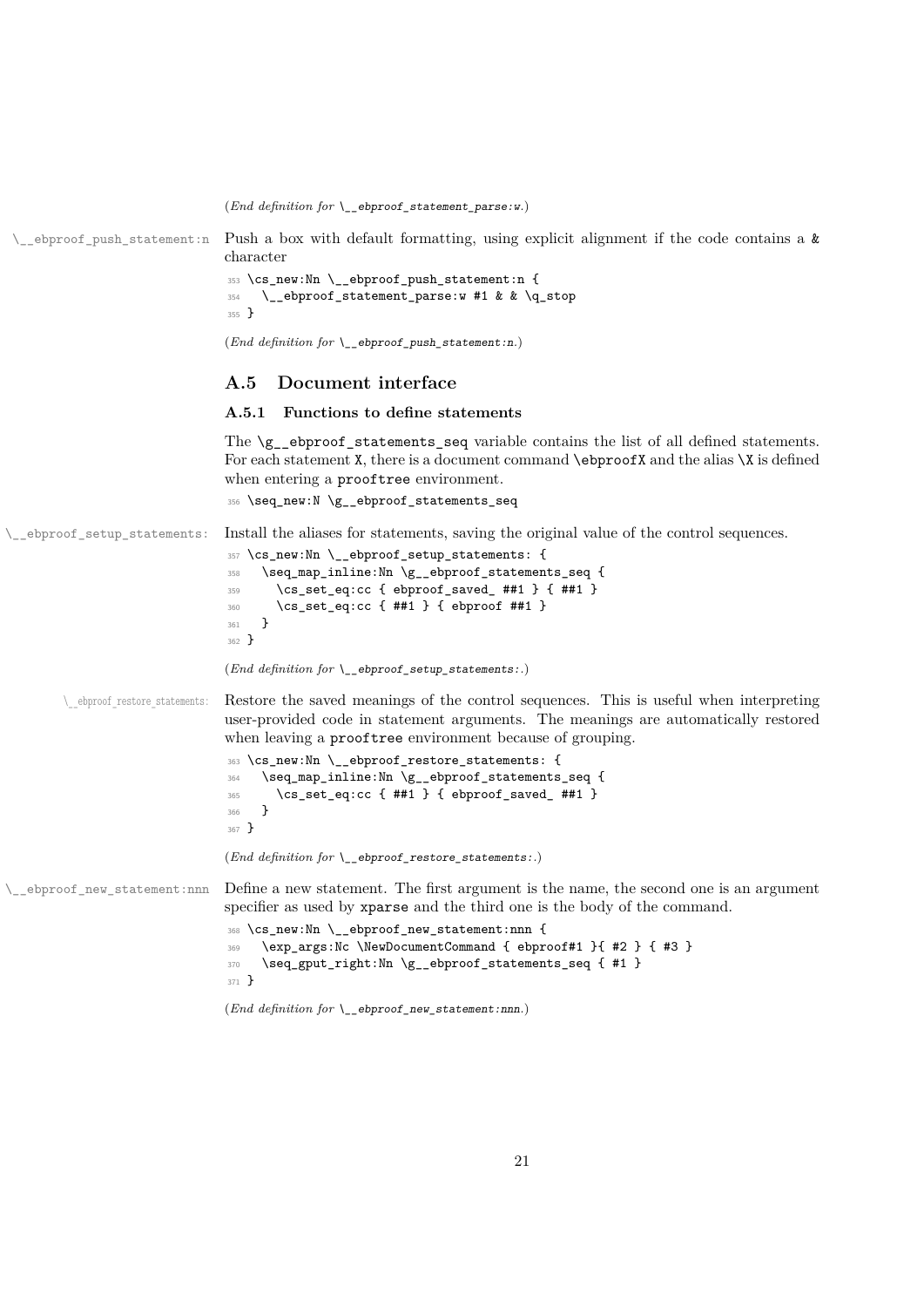\\_\_ebproof\_new\_deprecated\_statement:nnnn Define a deprecated statement. The syntax is the same as above except that an extra argument in third position indicates what should be used instead. The effect is the same except that a warning message is issued the first time the statement is used.

```
372 \cs_new:Nn \_ebproof_new_deprecated_statement:nnnn {
373 \cs_new:cpn { ebproof_#1_warning: } {
374 \PackageWarning { ebproof } { \token_to_str:c{#1}~is~deprecated,~#3 }
375 \cs_gset:cn { ebproof_#1_warning: } { }
376 }
\texttt{377} \qquad \texttt{\textbackslash\_ebproot\_new\_statement:nnn} \ \{ \texttt{\#1}} \ \} \ \{ \texttt{\#2} \ \}378 { \use:c { ebproof_#1_warning: } #4 }
379 }
```
(*End definition for* \\_\_ebproof\_new\_deprecated\_statement:nnnn*.*)

### **A.5.2 Basic commands**

```
\ebproofset
       \set
             This is a simple wrapper around \keys_set:nn.
             380 \__ebproof_new_statement:nnn { set } { m } {
              381 \keys_set:nn { ebproof } { #1 }
              382 }
             (End definition for \ebproofset and \set. These functions are documented on page 5.)
      \hypo This is mostly a wrapper around \ebproof_push_statement:n, with material to handle
             options and the statements macros.
              383 \quad \angle ebproof_new_statement:nnn { hypo } { O{} m } {
              384 \group_begin:
              385 \__ebproof_restore_statements:
              386 \keys_set:nn { ebproof } { #1 }
```

```
387 \__ebproof_push_statement:n { #2 }
```

```
388 \group_end:
```

```
389 }
```

```
(End definition for \hypo. This function is documented on page 3.)
```
[\infer](#page-2-2) This is a bit more involved than \hypo because we have to handle rule style options and joining.

```
390 \__ebproof_new_statement:nnn { infer } { O{} m O{} m } {
391 \group_begin:
392 \ ebproof_restore_statements:
393 \keys_set_known:nnN { ebproof / rule~style } { #1 } \l_tmpa_tl
394 \keys_set:nV { ebproof } \l_tmpa_tl
395 \tl_set:Nn \l__ebproof_right_label_tl { #3 }
396 \__ebproof_join_horizontal:n { #2 }
397 \__ebproof_push_statement:n { #4 }
398 \__ebproof_join_vertical:
399 \group_end:
400 }
```
(*End definition for* \infer*. This function is documented on page [3.](#page-2-2)*)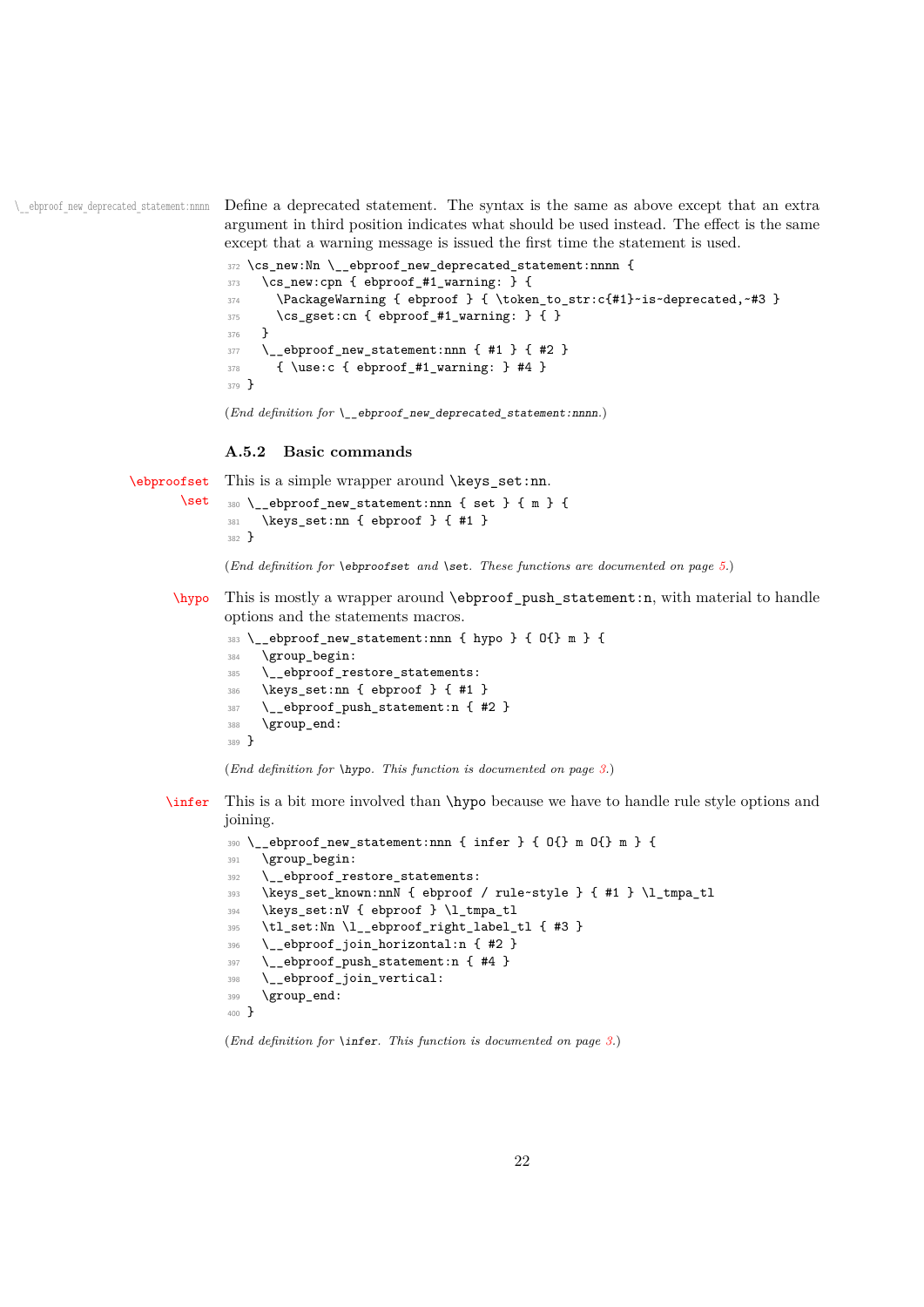[\ellipsis](#page-2-3) An ellipsis is made by hand using vertical leaders to render the dots after rendering the label.

```
_{401} \__ebproof_new_statement:nnn { ellipsis } { m m } {
402 \group_begin:
403 \__ebproof_restore_statements:
404 \tl_clear:N \l__ebproof_rule_code_tl
405 \__ebproof_make_split:Nnn \l__ebproof_a_box { } {
406 \vbox_set:Nn \l_tmpa_box {
407 \skip_vertical:n { 1.2ex }
408 \hbox:n { \tex_ignorespaces:D #1 }
409 \skip_vertical:n { 1.2ex }
410 }
411 \vbox_to_ht:nn { \box_ht:N \l_tmpa_box } {
412 \tex_xleaders:D \vbox_to_ht:nn { .8ex }
413 { \tex_vss:D \hbox:n { . } \tex_vss:D }
414 \text{text\_vfill:}\ D415 }
416 \hbox_overlap_right:n { ~ \box_use:N \l_tmpa_box }
417 }
418 \__ebproof_push:N \l__ebproof_a_box
419 \__ebproof_join_vertical:
420 \_ebproof_push_statement:n {#2}
421 \__ebproof_join_vertical:
422 \group_end:
423 }
```
(*End definition for* \ellipsis*. This function is documented on page [3.](#page-2-3)*)

### **A.5.3 Modifying trees**

[\rewrite](#page-3-0) Rewrite the box at the top of the stack while preserving its dimensions an marks. The code is typeset in horizontal mode, with control sequences to access the original box and its marks.

```
424 \ ebproof new statement:nnn { rewrite } { m } {
425 \group_begin:
426 \__ebproof_restore_statements:
427 \__ebproof_pop:N \l__ebproof_a_box
428 \box_set_eq:Nc \l_tmpa_box { \__ebproof_box:N \l__ebproof_a_box }
429 \hbox_set:Nn \l_tmpb_box {
430 \cs_set_eq:NN \treebox \l_tmpa_box
431 \cs_set:Npn \treemark { \__ebproof_mark:Nn \l__ebproof_a_box }
432 { #1 }
433 }
\verb|434 | \boxtimes_set_wd: \verb|M l_tmpb_box { \boxtimes:} d \}_{\verb|=bproof_box: N \ll \verb|=bproof_a_box }| \}435 \box_set_ht:Nn \l_tmpb_box { \box_ht:c { \__ebproof_box:N \l__ebproof_a_box } }
436 \box_set_dp:Nn \l_tmpb_box { \box_dp:c { \__ebproof_box:N \l__ebproof_a_box } }
437 \box_set_eq:cN { \_ebproof_box:N \l_ebproof_a_box } \l_tmpb_box
438 \__ebproof_push:N \l__ebproof_a_box
439 \group_end:
440 }
```
(*End definition for* \rewrite*. This function is documented on page [4.](#page-3-0)*)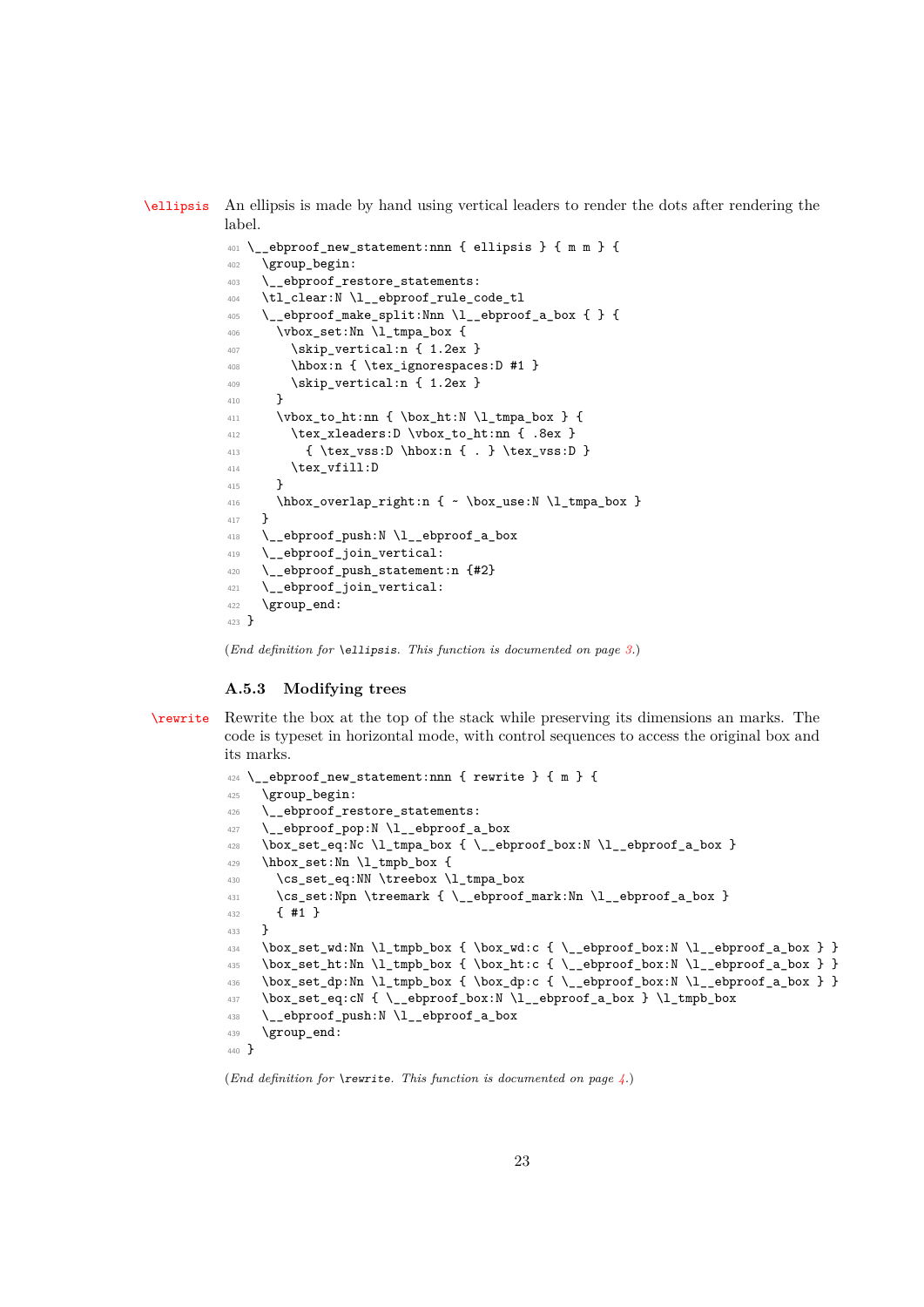[\delims](#page-3-1) Insert \left and \right delimiters without changing the alignment.

```
441 \__ebproof_new_statement:nnn { delims } { m m } {
442 \group_begin:
443 \__ebproof_restore_statements:
444 \__ebproof_pop:N \l__ebproof_a_box
445 \hbox_set:Nn \l_tmpa_box
446 { $ \tex_vcenter:D { \box_use:c { \_ebproof_box:N \l_ebproof_a_box } } $ }
447 \dim_set:Nn \l_tmpa_dim
448 { \box_ht:N \l_tmpa_box - \box_ht:c { \__ebproof_box:N \l__ebproof_a_box } }
\Lambda449 \hbox_set:cn { \__ebproof_box:N \l__ebproof_a_box } {
450 $ #1 \tex_vrule:D
451 height \box_ht:N \l_tmpa_box depth \box_dp:N \l_tmpa_box width 0pt
452 \tex_right:D . $
453 }
454 \__ebproof_shift_x:Nn \l__ebproof_a_box
455 { \box_wd:c { \_ebproof_box:N \l_ebproof_a_box } }
456 \hbox_set:cn { \_ebproof_box:N \l_ebproof_a_box } {
457 \hbox_unpack:c { \__ebproof_box:N \l__ebproof_a_box }
458 $ \tex_left:D . \box_use:N \l_tmpa_box #2 $
459 }
460 \hbox_set:cn { \__ebproof_box:N \l__ebproof_a_box }
461 { \box_move_down:nn { \l_tmpa_dim }
462 { \box_use:c { \__ebproof_box:N \l__ebproof_a_box } } }
463 \__ebproof_push:N \l__ebproof_a_box
464 \group_end:
465 }
```


[\overlay](#page-3-2) Pop two trees and append the second tree as an overlay over the first one, so that the baselines and axes match. The bounding box of the result adjusts to contain both trees.

```
466 \__ebproof_new_statement:nnn { overlay } { } {
467 \group_begin:
468 \__ebproof_pop:N \l__ebproof_a_box
469 \__ebproof_pop:N \l__ebproof_b_box
470 \__ebproof_overlay:NN \l__ebproof_a_box \l__ebproof_b_box
471 \__ebproof_push:N \l__ebproof_a_box
472 \group_end:
473 }
```
(*End definition for* \overlay*. This function is documented on page [4.](#page-3-2)*)

## **A.5.4 Deprecated statements**

These statements were defined in versions 1.x of the package, they are preserved for temporary upwards compatibility and will be removed in a future version.

```
474 \__ebproof_new_deprecated_statement:nnnn { Alter } { m }
475 { use~\token_to_str:c{rewrite}~instead } { \ebproofrewrite{ #1 \box\treebox } }
476 \_ebproof_new_deprecated_statement:nnnn { Delims } { }
477 { use~\token_to_str:c{delims}~instead } { \ebproofdelims }
478 \_ebproof_new_deprecated_statement:nnnn { Ellipsis } { }
    { use^- \to en: c{ellipsis}-instead } { \ebproofellipsis }480 \__ebproof_new_deprecated_statement:nnnn { Hypo } { }
481 { use~\token_to_str:c{hypo}~instead } { \ebproofhypo }
```